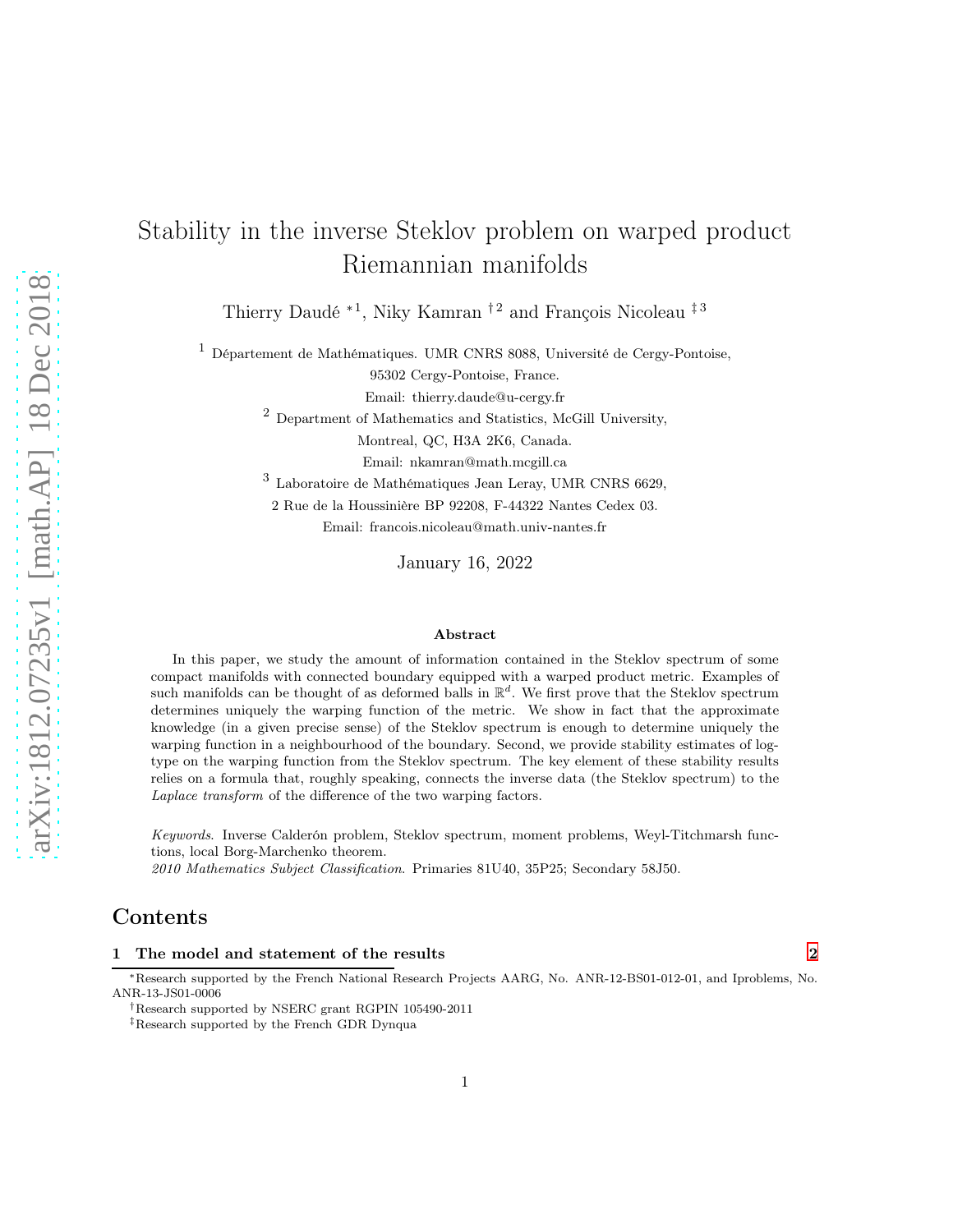|  | 2 The Steklov spectrum            |    |
|--|-----------------------------------|----|
|  | 3 Uniqueness and local uniqueness | 11 |
|  | 4 Proof of Theorems 1.5 and 1.6   | 13 |
|  |                                   |    |
|  |                                   |    |
|  |                                   |    |
|  |                                   |    |
|  | 4.4.1                             |    |
|  | 4.4.2                             |    |
|  |                                   |    |

## <span id="page-1-0"></span>1 The model and statement of the results

In this paper, we shall consider a class of  $d$ -dimensional manifolds

<span id="page-1-2"></span>
$$
M = (0, 1] \times S^{d-1},\tag{1.1}
$$

where  $d \geq 3$  and with a connected boundary consisting in a copy of  $S^{d-1}$ , *i.e.*  $\partial M = \{1\} \times S^{d-1}$ . We shall assume these manifolds are equipped with Riemannian warped product metrics of the form

<span id="page-1-1"></span>
$$
g = c4(r)[dr2 + r2gS].
$$
\n(1.2)

In what follows,  $g_S$  denotes a *fixed* smooth Riemannian metric on the sphere  $S^{d-1}$  and c is a positive  $C<sup>m</sup>$ -function, (with  $m \ge 2$ ), of the variable r only. Without loss of generality, we may assume  $c(0) = 1$ .

We emphasize that under these general assumptions, the metrics [\(1.2\)](#page-1-1) are not necessarily regular. Actually, one proves that the metrics g are regular if and only if the odd-order derivatives  $c^{(2k+1)}(0) = 0$ and  $g_S = d\Omega^2$  where  $d\Omega^2$  is the round metric on  $S^{n-1}$ , (see [\[24\]](#page-27-0), Section 4.3.4). Nevertheless, in this paper, we consider general metrics of the form  $(1.2)$  which could be singular at  $r = 0$ , but emphasizing that in the regular case, the proofs of our results are much simpler.

It is convenient to use the change of coordinates  $x = -\log r \in [0, +\infty]$ . In these new coordinates, the metric  $g$  has the form

$$
g = f^4(x)[dx^2 + g_S],
$$
\n(1.3)

where  $f(x) = c(e^{-x})e^{-x}$ . Using the Taylor expansion of  $c(r)$  at  $r = 0$ , we see that the conformal factor  $f(x)$  satisfies the following asymptotic expansion:

<span id="page-1-3"></span>
$$
f(x) = e^{-\frac{x}{2}} + \sum_{k=1}^{m} c_k e^{-(k+\frac{1}{2})x} + o(e^{-(m+\frac{1}{2})x}), \ x \to +\infty ,
$$
 (1.4)

for some suitable real constants  $c_k$ .

A typical example of Riemannian manifold belonging to our class is the usual Euclidean metric on the unit ball of  $\mathbb{R}^d$ , obtained by simply taking  $c(r) = 1$ , (i.e  $f(x) = e^{-\frac{x}{2}}$ ), and  $g_S = d\Omega^2$ . Hence, under our hypothesis, the Riemannian manifold  $(M, g)$  can be viewed topologically as a unit ball of  $\mathbb{R}^n$  whose metric is a deformation of the usual Euclidean metric both in the radial direction  $r$  through the warping function  $c(r)$ , and also in the transversal directions through the general metric  $g<sub>S</sub>$ .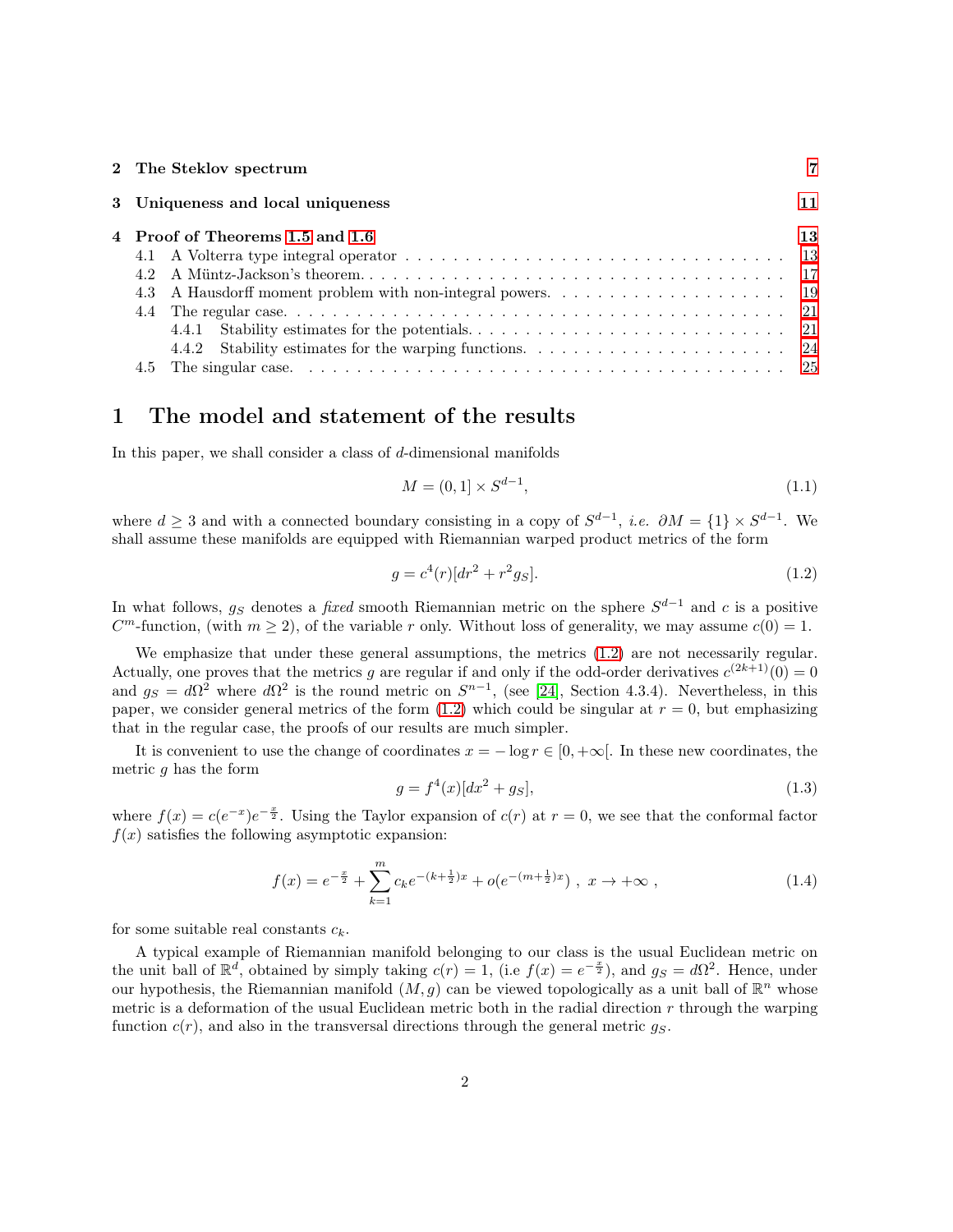In this paper, we are interested in studying the amount of information contained in the Steklov spectrum associated to the class of Riemannian manifolds  $(M, g)$ . Recall [\[16\]](#page-27-1) that the Steklov spectrum is defined as the spectrum of the Dirichlet-to-Neumann map  $\Lambda_q$  (abbreviated later by DN map) associated to  $(M, q)$ . More precisely, consider the Dirichlet problem

<span id="page-2-0"></span>
$$
\begin{cases}\n-\Delta_g u = 0, & \text{on } M, \\
u = \psi, & \text{on } \partial M,\n\end{cases}
$$
\n(1.5)

where  $\psi \in H^{\frac{1}{2}}(\partial M)$ . Using the separation of variables, we shall prove in Section 2 that we can solve uniquely  $(1.5)$  even in the case where the metric g is singular. Of course, when the metric is smooth, this result is well-known (see [\[27,](#page-27-2) [30\]](#page-27-3)) and the unique solution u of [\(1.5\)](#page-2-0) belongs to the Sobolev space  $H^1(M)$ .

In the latter case, we define the DN map  $\Lambda_g$  as the operator  $\Lambda_g$  from  $H^{1/2}(\partial M)$  to  $H^{-1/2}(\partial M)$  as

$$
\Lambda_g \psi = (\partial_\nu u)_{|\partial M},\tag{1.6}
$$

where u is the unique solution of [\(1.5\)](#page-2-0) and  $(\partial_{\nu}u)_{|\partial M}$  is the normal derivative of u with respect to the outer unit normal vector  $\nu$  on  $\partial M$ . Here  $(\partial_{\nu}u)_{|\partial M}$  is interpreted in the weak sense as an element of  $H^{-1/2}(\partial M)$  by

$$
\langle \Lambda_g \psi | \phi \rangle = \int_M \langle du, dv \rangle_g dVol_g,
$$

for any  $\psi \in H^{1/2}(\partial M)$  and  $\phi \in H^{1/2}(\partial M)$  such that u is the unique solution of [\(1.5\)](#page-2-0) and v is any element of  $H^1(M)$  such that  $v_{|\partial M} = \phi$ . If  $\psi$  is sufficiently smooth, we can check that

$$
\Lambda_g \psi = g(\nu, \nabla u)_{|\partial M} = du(\nu)_{|\partial M} = \nu(u)_{|\partial M},
$$

so that the expression in local coordinates for the normal derivative is thus given by

$$
\partial_{\nu}u = \nu^{i}\partial_{i}u. \tag{1.7}
$$

The DN map is a pseudo-differential operator of order 1 and is self-adjont on  $L^2(\partial M, dS_g)$  where  $dS<sub>g</sub>$  denotes the metric induced by g on the boundary  $\partial M$ . Therefore, the DN map has a real and discrete spectrum accumulating at infinity. We shall thus denote the Steklov eigenvalues (counted with multiplicity) by

$$
0 = \sigma_0 < \sigma_1 \leq \sigma_2 \leq \cdots \leq \sigma_k \to \infty. \tag{1.8}
$$

We refer the reader to the nice survey [\[16\]](#page-27-1) and references therein. The main results of this paper are the following. First, we obtain the complete asymptotics of the Steklov spectrum  $\sigma_k$  as  $k \to \infty$  in terms of the Taylor series of the effective potential

<span id="page-2-1"></span>
$$
q_f(x) = \frac{(f^{d-2})''(x)}{f^{d-2}(x)} - \frac{(d-2)^2}{4},\tag{1.9}
$$

and of the eigenvalues of the positive Laplace-Beltrami operator of  $(S^{d-1}, g_S)$ . Note that, in the radial coordinate  $r$ , the effective potential is given by:

<span id="page-2-2"></span>
$$
q_f(x) = (d-2)\left( (d-3)r^2 \left( \frac{c'(r)}{c(r)} \right)^2 + r^2 \frac{c''(r)}{c(r)} + (d-1)r \frac{c'(r)}{c(r)} \right).
$$
 (1.10)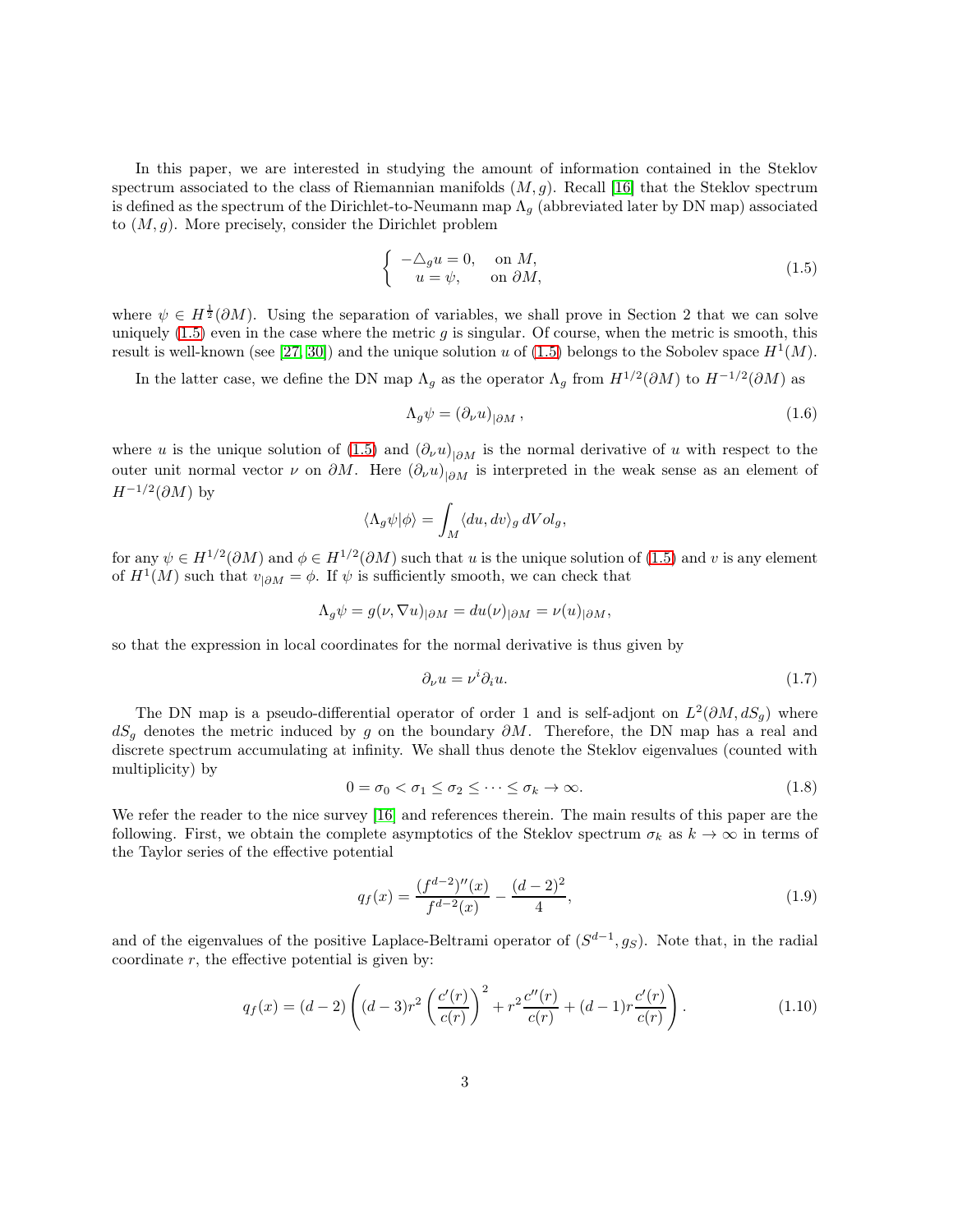For later use, we denote the spectrum of  $-\triangle_{g_S}$  (counting multiplicities) by

$$
0 = \mu_0 < \mu_1 \le \mu_2 \le \dots \le \mu_k \to \infty. \tag{1.11}
$$

For each  $k \geq 0$ , the eigenvalue  $\mu_k$  is associated to the normalized eigenfunction  $Y_k \in L^2(S^{d-1}, dVol_{gs})$ such that

$$
-\triangle_{g_K} Y_k = \mu_k Y_k.
$$

Let us finally introduce

<span id="page-3-2"></span>
$$
\kappa_k = \sqrt{\mu_k + \frac{(d-2)^2}{4}}, \quad \forall k \ge 0,
$$
\n(1.12)

and recall the Weyl asymptotics ([\[28\]](#page-27-4), Theorem 1.2.1 and Remark 1.2.2)

<span id="page-3-0"></span>
$$
\kappa_k = c_{d-1} k^{\frac{1}{d-1}} + O(1), \quad k \to \infty.
$$
\n(1.13)

Here  $c_{d-1} = 2\pi \left(\omega_{d-1} Vol (S^{d-1})\right)^{-\frac{1}{d-1}}$  where  $\omega_{d-1}$  is the volume of the unit ball in  $\mathbb{R}^{d-1}$ , while  $Vol(S^{d-1})$ is the volume of  $S^{d-1}$  for the metric  $g_S$ .

Our first result is the following:

<span id="page-3-1"></span>**Theorem 1.1.** Let  $(M, g)$  be a Riemannian manifold given by  $(1.1)-(1.2)$  $(1.1)-(1.2)$  and assume that  $c \in C^{\infty}([0, 1]).$ Then the Steklov spectrum  $(\sigma_k)_{k>0}$  satisfies for all  $N \in \mathbb{N}$ ,

$$
\sigma_k = \frac{(d-2)f'(0)}{f^3(0)} + \frac{\kappa_k}{f^2(0)} + \sum_{j=0}^N \frac{\beta_j(0)}{f^2(0)} \kappa_k^{-j-1} + O(\kappa_k^{-N-2}), \quad k \to \infty,
$$
\n(1.14)

where

<span id="page-3-3"></span>
$$
\begin{cases}\n\beta_0(x) = \frac{1}{2}q_f(x), \\
\beta_{j+1}(x) = \frac{1}{2}\beta'_j(x) + \frac{1}{2}\sum_{l=0}^j \beta_l(x)\beta_{j-l}(x).\n\end{cases}
$$
\n(1.15)

We make the following observations:

1. Using to [\(1.13\)](#page-3-0), we find that the Steklov spectrum satisfies the usual Weyl law (see [\[16\]](#page-27-1)):

$$
\sigma_k = \frac{c_{d-1}}{f^2(0)} k^{\frac{1}{d-1}} + O(1) = 2\pi \left(\frac{k}{\omega_{d-1} Vol(\partial M)}\right)^{\frac{1}{d-1}} + O(1), \quad k \to \infty.
$$
 (1.16)

**2.** Note that the coefficients  $\beta_j(0)$ ,  $j \geq 0$  only depend on the derivatives  $q_f^{(l)}$  $f_f^{(l)}(0), l = 0, \ldots, j$  up to order j. Hence the values  $f(0)$ ,  $f'(0)$  and the Taylor series at 0 of the effective potential  $q_f$  give the leading terms of the asymptotics of the Steklov spectrum in inverse powers of  $\kappa_k$ . But without additional knowledge of the asymptotics of the  $\kappa_k$ , we are not able to determine the warping function f from this information. **3.** In the exceptional case where  $(S^{d-1}, g_S) = (S^{d-1}, d\Omega^2)$ , the spectrum of  $-\Delta_{g_K}$  is given by  $\{\lambda_k =$  $k(k+d-2), k \ge 0$ } where each eigenvalue  $\lambda_k$  has multiplicity  $\frac{2k+d-2}{d-2} {k \choose k+d-3}$ . Hence, if we order the Steklov spectrum  $\sigma_k$  without counting mutiplicities, i.e.

$$
0=\sigma_0<\sigma_1<\sigma_2<\cdots<\sigma_k\to\infty,
$$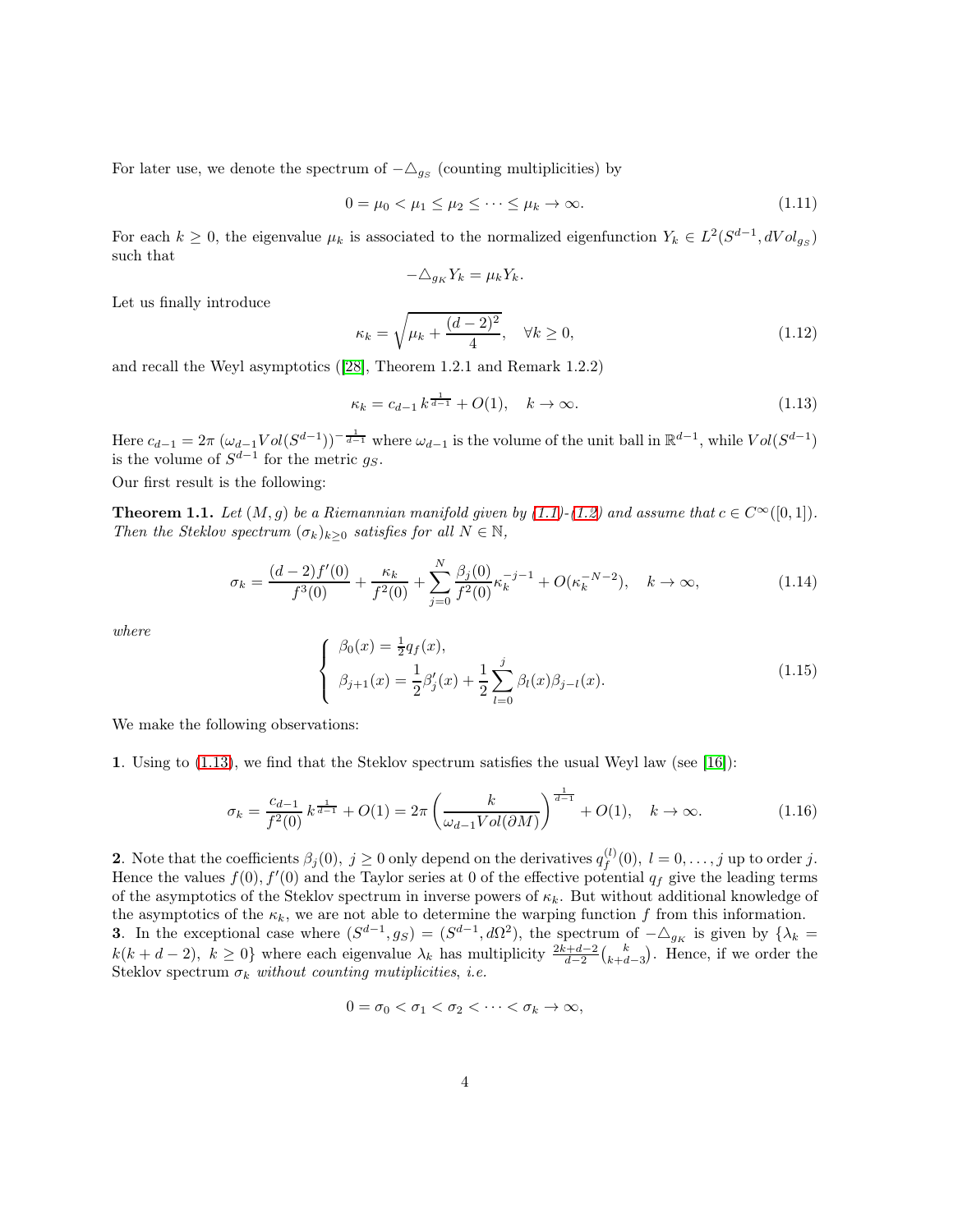where each  $\sigma_k$  has multiplicity  $\frac{2k+d-2}{d-2} {k \choose k+d-3}$  and denoting  $\kappa_k = \sqrt{\lambda_k + \frac{(d-2)^2}{4}} = k + \frac{d-2}{2}$ , we get the more precise asymptotics (without multiplicity):

$$
\sigma_k = \frac{(d-2)f'(0)}{f^3(0)} + \frac{k + \frac{d-2}{2}}{f^2(0)} + \sum_{j=0}^N \frac{\beta_j(0)}{f^2(0)} (k + \frac{d-2}{2})^{-j-1} + O(k^{-N-2}), \quad k \to \infty.
$$
 (1.17)

As a consequence, the asymptotics of the Steklov spectrum allow to recover inductively the values  $f(0)$ ,  $f'(0)$  and the Taylor series at 0 of the effective potential  $q_f$ . Using then [\(1.9\)](#page-2-1), we immediately see that in fact the Steklov spectrum determines the Taylor series of  $f$ . Hence we have proved:

Corollary 1.2. If  $(S^{d-1}, g_S) = (S^{d-1}, d\Omega^2)$  and if the warping function c is analytic on [0,1], then the Steklov spectrum of  $(M, g)$  determines uniquely the warping function c.

This leads to the question: does the Steklov spectrum determine uniquely the warping function  $c$ without any assumption of analyticity on c and on the transversal metric  $g_S$ ? The answer is yes. Precisely, we have:

<span id="page-4-0"></span>**Theorem 1.3.** Let  $(M, g)$  be a Riemannian manifolds given by  $(1.1)-(1.2)$  $(1.1)-(1.2)$ . Then the Steklov spectrum  $(\sigma_k)_{k\geq 0}$  determines uniquely the warping function c.

In dimension 2, the problem of recovering the metric from the Steklov spectrum on the unit disk was studied in a paper by Jollivet and Sharafutdinov [\[19\]](#page-27-5). They show that if the DN maps associated to the metrics  $g_i$ ,  $j = 1, 2$  are intertwined (which is a stronger hypothesis than the Steklov isospectrality), then the metrics  $g_i$  are equal (up to a diffeomorphism and a conformal factor which is equal to 1 on the boundary of the unit disk).

In fact, we prove an even better uniqueness result than Theorem [1.3:](#page-4-0) the subsequence  $(\sigma_{k-d-1})$  determines uniquely the warping function c. The proof is based on the following *local* uniqueness property:

<span id="page-4-2"></span>**Theorem 1.4.** Let  $(M, g)$  and  $(M, \tilde{g})$  be Riemannian manifolds given by [\(1.1\)](#page-1-2)-[\(1.2\)](#page-1-1). Then, for a positive constant  $a > 0$ , the two following assertions are equivalent:

<span id="page-4-1"></span>
$$
\sigma_{k^{d-1}} - \tilde{\sigma}_{k^{d-1}} = O(e^{-2a\kappa_{k^{d-1}}}), \quad k \to \infty.
$$
\n(1.18)

$$
c(r) = \tilde{c}(r), \quad \forall r \in [e^{-a}, 1]. \tag{1.19}
$$

This theorem asserts that the knowledge of a subsequence of the Steklov spectrum up to an error that decays exponentially as  $k \to \infty$  (see [\(1.18\)](#page-4-1)) determines uniquely the warping function c in a neighbourhood of the boundary  $r = 1$  provided that  $(S^{d-1}, g_S)$  is known. Of course, Theorem [1.3](#page-4-0) is an immediate consequence of Theorem [1.4.](#page-4-2) The question of whether the Steklov spectrum determines uniquely the warping function without the additional knowledge of the transversal Riemannian manifold  $(S^{n-1}, g_S)$ remains open.

Notice that the above result can be viewed as a weak form of a stability result. It stresses the important fact that the asymptotic behaviour of the Steklov spectrum allows one to determine the warping function c in a neighbourhood of the boundary  $r = 1$ . In contrast, we shall show that the first Steklov eigenvalues determine in a stable way the warping function c on [0, 1]. Before stating our main result, let us define our set  $\mathcal{C}(A)$  of admissible warping functions  $c(r)$ , where A is any positive constant,  $m \geq 3$  and  $2 \leq p \leq m-1$ :

$$
\mathcal{C}(A) = \{c \in C^m([0,1]) \text{ s. t. } ||c||_{C^m([0,1])} + ||\frac{1}{c}||_{C^m([0,1])} \le A \text{ and for } k = 1, ..., p-1, c^{(k)}(0) = 0\}. \tag{1.20}
$$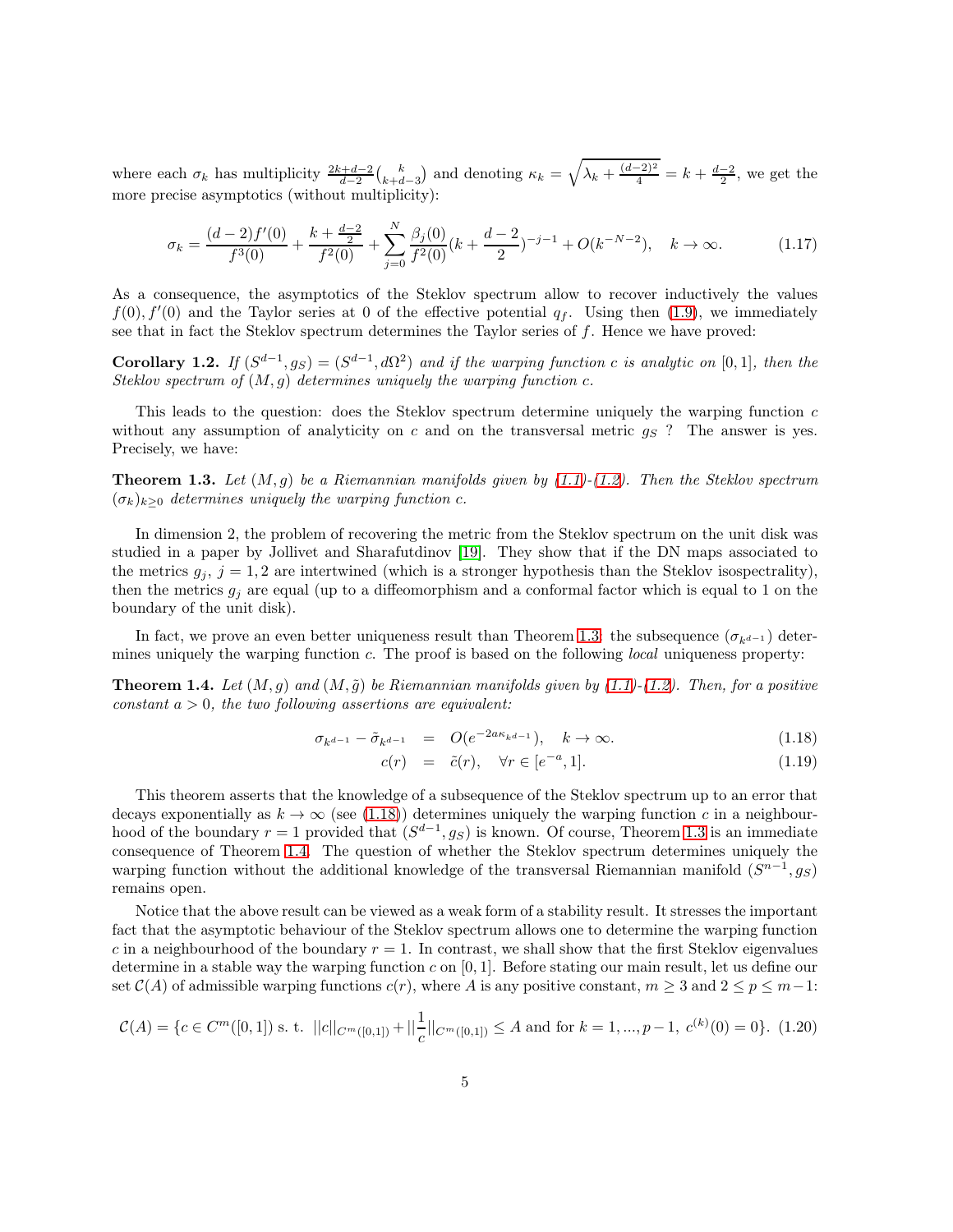Roughly speaking, the conditions on the derivatives of  $c(r)$  at  $r = 0$  tell us that the metric g is relatively flat in a neighborhood of the origin  $r = 0$ . These assumptions are only introduced to take into account the regularity of the warping function in the stability estimates obtained by integration by parts. We only assume  $m > 3$  for the simplicity of the proofs. In particular, using [\(1.10\)](#page-2-2) we see that, if  $c \in \mathcal{C}(A)$ , the effective potential  $q_f$  satisfies the uniform estimates:

<span id="page-5-1"></span>
$$
|q_f^{(k)}(x)| \le C_A e^{-px}, \forall x \ge 0, \ \forall k = 0, ..., m - 2,
$$
\n(1.21)

where the constant  $C_A$  depends only on  $A$ .

In Section 4, we shall prove two log-type estimates results. The first one concerns the case where the metric g is smooth, i.e we assume that the odd order derivatives of the warping functions  $c^{(2k+1)}(0) = 0$ , and we assume that the transversal metric  $g_S = d\Omega^2$  is the usual Euclidean metric on  $S^{n-1}$ . In this regular case, we have the following estimate:

<span id="page-5-0"></span>**Theorem 1.5.** Let  $(M, g)$  and  $(M, \tilde{g})$  be smooth Riemannian manifolds given by [\(1.1\)](#page-1-2)-[\(1.2\)](#page-1-1) with c,  $\tilde{c} \in \mathcal{C}(A)$  where  $A > 0$  is fixed. Assume that for  $\epsilon > 0$  small enough, one has:

$$
\sup_{k\geq 0} |\sigma_k - \tilde{\sigma}_k| \leq \epsilon.
$$
\n(1.22)

Then, there exists a positive constant  $C_A$ , depending only on A such that,

$$
||c - \tilde{c}||_{L^{\infty}(0,1)} \le C_A \left(\frac{1}{\log(\frac{1}{\epsilon})}\right)^{p-1}
$$
\n(1.23)

This result is relatively close in spirit to the logarithmic stability estimates obtained by Alessandrini [\[1\]](#page-26-0), and then improved by Novikov [\[23\]](#page-27-6), for the Schrödinger equation on a bounded domain M in  $\mathbb{R}^d$ . Indeed, it is well-known there is a close connection between the DN map which we have defined in the introduction for the metric  $g = c^4(r)$   $g_e$ ,  $(g_e$  being the Euclidean metric on  $\mathbb{R}^d$ ), and the DN map associated with the Schrödinger equation  $(-\Delta_{g_e} + V)u = 0$  where the potential V is defined below. It is induced by the transformation law for the Laplace-Beltrami operator under conformal changes of metric:

$$
-\Delta_{c^4 g_e} u = c^{-(d+2)} \left( -\Delta_{g_e} + V \right) \left( c^{d-2} u \right), \tag{1.24}
$$

where

$$
V = c^{-d+2} \Delta_{g_e} c^{d-2}.
$$
\n(1.25)

We recall that if 0 is not an eigenvalue of  $-\Delta_{g_e} + V$ , then for all  $\psi \in H^{1/2}(\partial M)$ , there exists a unique u solution of

$$
\begin{cases}\n(-\Delta_{g_e} + V)u = 0, & \text{on } M, \\
u = \psi, & \text{on } \partial M.\n\end{cases}
$$
\n(1.26)

The DN map for this Schrödinger equation is then given by  $\Lambda_V(\psi) = \partial_\nu u_{|\partial M}$ , where  $(\partial_\nu u)_{|\partial M}$  is its normal derivative with respect to the unit outer normal vector  $\nu$  on  $\partial M$ .

If the warping function  $c(r)$  satisfies  $c_{|\partial M} = 1$  and  $\partial_{\nu} c_{|\partial M} = 0$ , (or equivalently  $c(1) = 1$  and  $c'(1) = 0$  in our case), one can easily show (see for instance [\[27\]](#page-27-2)) that:

$$
\Lambda_{g_e} = \Lambda_V. \tag{1.27}
$$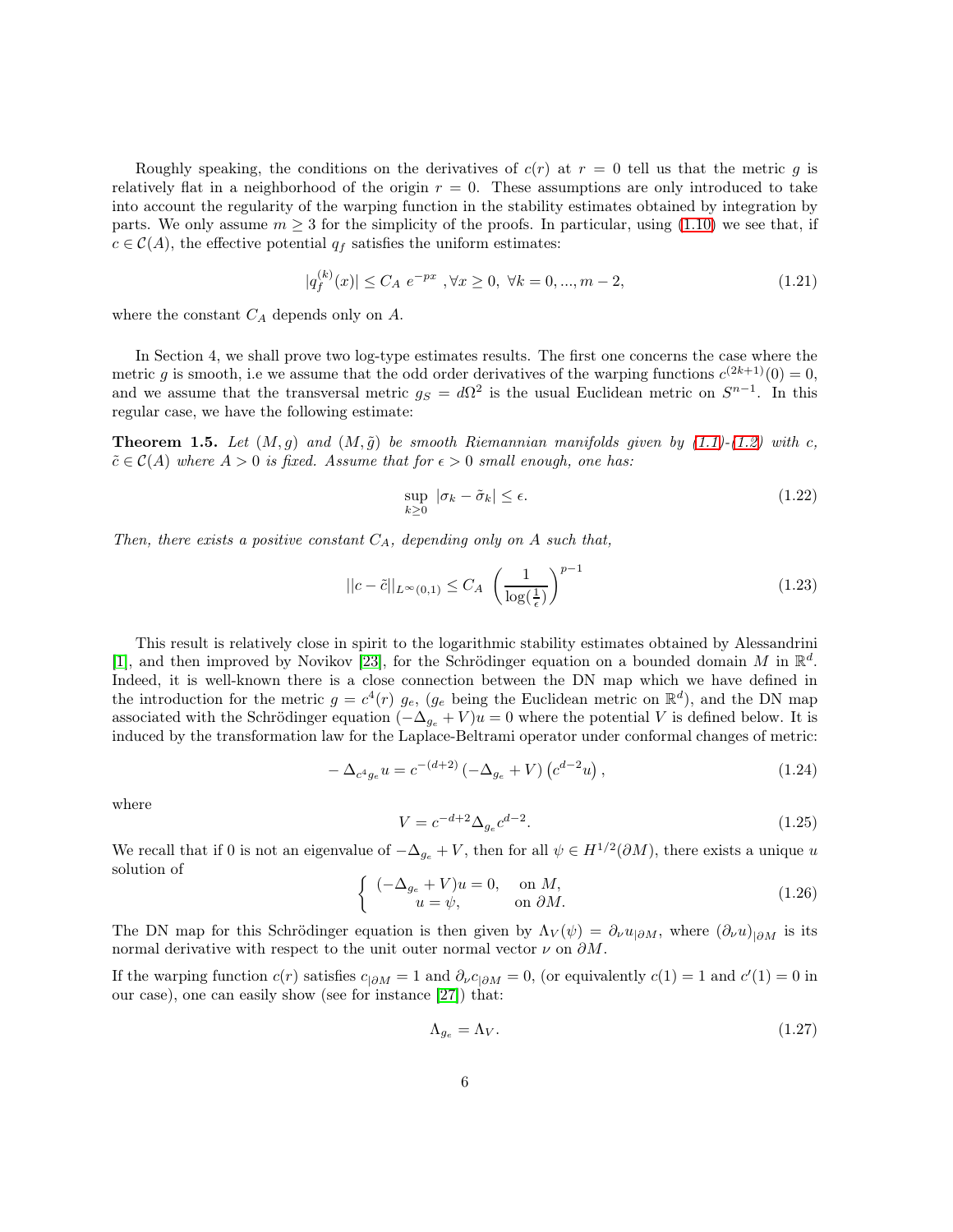For the Schrödinger equation, Alessandrini [\[1\]](#page-26-0) has obtained the following stability estimate : assume that, for  $j = 1, 2$ , the potentials  $V_j$  belong to the Sobolev space  $W^{m,1}(M)$  with  $||V_j||_{W^{m,1}(M)} \leq A$ . Then there exists a constant  $C_A > 0$  such that

$$
||V_1 - V_2||_{L^{\infty}(M)} \le C_A \left(\log(3 + |||\Lambda_{V_1} - \Lambda_{V_2}|||^{-1})^{-\alpha}\right), \tag{1.28}
$$

with  $\alpha = 1 - \frac{d}{m}$  and where  $\| |B|||$  is the norm of the operator  $B: L^{\infty}(\partial M) \to L^{\infty}(\partial M)$ . This stability estimate was then improved by Novikov in [\[23\]](#page-27-6), where he proved one can take  $\alpha = m - d$ .

In Theorem [1.5,](#page-5-0) under some additional assumptions on the derivatives of the warping function at  $r = 0$ , we obtain a rather similar stability estimate with, roughly speaking,  $\alpha$  replaced by  $p - 1$ . Note that our potential V is only  $C^{m-2}$  and that  $p \leq m-1$ . We emphasize that we do not assume that  $c(1) = 1$  and  $c'(1) = 0$ , thus the connection between  $\Lambda_g$  and  $\Lambda_V$  is not so clear and depends implicitly on the unknown values  $c(1)$  and  $c'(1)$  which we are trying to estimate.

In the singular case, we also obtain a log-type estimate result, but which is much less precise. Indeed, in this case, we do not have explicit formula for the angular eigenvalues  $\kappa_k$ , so we need to use the Weyl's law to reasonably approximate the  $\kappa_k$ . We can prove the following theorem:

<span id="page-6-1"></span>**Theorem 1.6.** Let  $(M, g)$  and  $(M, \tilde{g})$  be singular Riemannian manifolds given by [\(1.1\)](#page-1-2)-[\(1.2\)](#page-1-1) with c,  $\tilde{c} \in \mathcal{C}(A)$  where  $A > 0$  is fixed. Assume that for  $\epsilon > 0$  small enough, one has:

$$
\sup_{k\geq 0} |\sigma_k - \tilde{\sigma}_k| \leq \epsilon. \tag{1.29}
$$

Then, there exists  $\theta \in (0,1)$  and a positive constant  $C_A$ , depending only on A such that,

$$
||c - \tilde{c}||_{L^{\infty}(0,1)} \le C_A \left(\frac{1}{\log(\frac{1}{\epsilon})}\right)^{(p-1)\theta} \tag{1.30}
$$

**Remark 1.7.** In the definition of our admissible warping functions set  $C(A)$ , we impose that the integer  $p \geq 2$ . In particular, the first derivative at  $r = 0$  of the warping function  $c(r)$  must vanish. When the metric g is smooth, this condition is automatically satisfied. When the metric g is singular, we only make this assumption for simplicity of exposition in order to use the same strategy as for the regular case. This technical assumption could be certainly relaxed with a little effort, and one would obtain a logarithmic stabilily estimate close to the one stated in Theorem [1.6.](#page-6-1)

The rest of our paper is organized as follows. In Section [2,](#page-6-0) using the separation of variables, we recall the standard construction of the Dirichlet to Neumann map (see [\[9\]](#page-26-1), [\[10\]](#page-26-2), [\[11\]](#page-26-3) for details), and some basics facts on the Steklov spectrum. In Section [3,](#page-10-0) we prove that the warping function  $c(r)$  is uniquely determined by the knowledge of the Steklov spectrum. We also obtain a local uniqueness result from the approximate knowledge of the Steklov spectrum. In Section [4,](#page-12-0) we prove our stability results: the proofs are based on the Müntz-Jacskon approximation, starting from the knowledge of the Hausdorff moments.

## <span id="page-6-0"></span>2 The Steklov spectrum

In this section, we construct explicitly the Steklov spectrum by using the warped product structure of the manifold  $(M, g)$ . More precisely, we use the underlying symmetry of the warped product in order to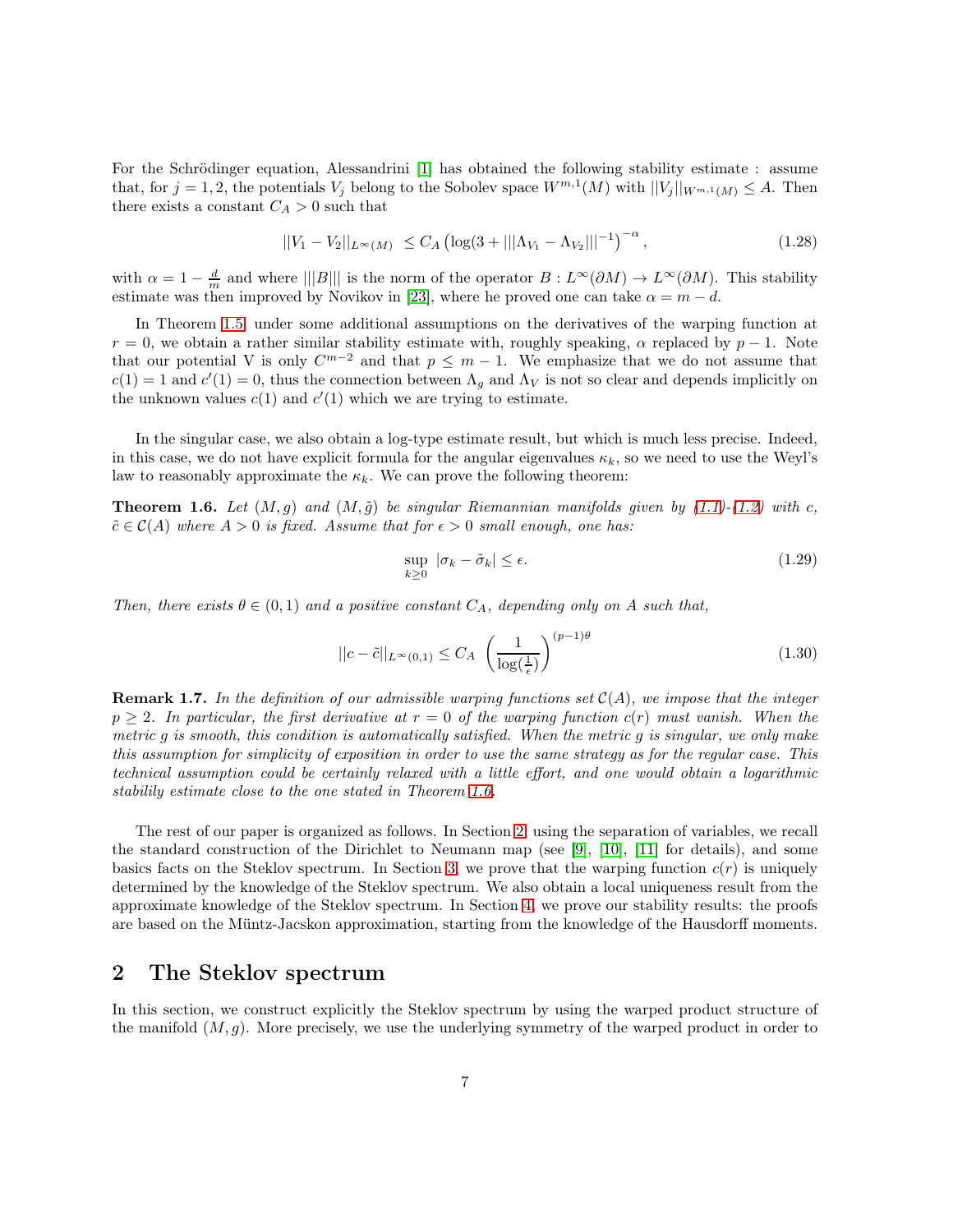diagonalize the DN map onto the Hilbert basis of harmonics  $\{Y_k\}_{k>0}$ , *i.e.* the normalized eigenfunctions, of  $-\Delta_{gs}$ . On each harmonic, the DN map acts as an operator of multiplication by essentially the Weyl-Titchmarsh function associated to the countable family of Schrödinger operators arising from the separation of variables procedure. The Weyl-Titchmarsh theory will then allow us to prove the asymptotic of theorem [1.1](#page-3-1) as well the (local) uniqueness results of Theorems [1.3](#page-4-0) and [1.4](#page-4-2) in Section [3.](#page-10-0)

Let us first solve the Dirichlet problem [\(1.5\)](#page-2-0). In the coordinate system  $(x, \omega)$ , the Laplace equation  $-\triangle_g u = 0$  reads

<span id="page-7-0"></span>
$$
[-\partial_x^2 - \triangle_{gs} + q_f(x)]v = -\frac{(d-2)^2}{4}v,\tag{2.1}
$$

where  $v = f^{d-2}u$  and  $q_f$  is given by [\(1.9\)](#page-2-1). Observe that under the hypothesis [\(1.4\)](#page-1-3), the effective potential  $q_f$  is a smooth function on  $[0, +\infty)$  that satisfies the asymptotics

<span id="page-7-2"></span>
$$
q_f(x) = O(e^{-px}), \quad x \to \infty.
$$
\n(2.2)

We now use the warped structure to separate variables. We thus look for solutions of  $(2.1)$  of the form

$$
v = \sum_{k=0}^{\infty} v_k(x) Y_k.
$$
\n(2.3)

Hence, for each  $k \geq 0$ , the functions  $v_k$  satisfy the Schrödinger equation on the half-line

<span id="page-7-4"></span>
$$
-v''_k + q_f(x)v_k = -\kappa_k^2 v_k, \quad x \in [0, \infty), \tag{2.4}
$$

where  $\kappa_k$  is given by [\(1.12\)](#page-3-2) for all  $k \geq 0$ . Actually, it is very useful to consider complex spectral parameter  $z \in \mathbb{C}$  and we are interested by some special solutions of the Sturm-Liouville equation:

<span id="page-7-1"></span>
$$
-v'' + q_f(x)v = zv.
$$
\n<sup>(2.5)</sup>

We denote by  $\{C_0(x, z), S_0(x, z)\}\$  the fundamental system of solutions of [\(2.5\)](#page-7-1) with a spectral parameter  $z \in \mathbb{C}$  that satisfy Neumann and Dirichlet conditions at  $x = 0$  respectively, given by

$$
C_0(0, z) = 1, C'_0(0, z) = 0, S_0(0, z) = 0, S'_0(0, z) = 1.
$$
\n(2.6)

Note that

<span id="page-7-3"></span>
$$
W(C_0(x, z), S_0(x, z)) = 1,
$$
\n(2.7)

where the Wronskian is defined by  $W(u, v) = uv' - u'v$ . Moreover, the functions  $z \mapsto C_0(x, z)$ ,  $S_0(x, z)$ are entire in z. Note also that under the hypothesis [\(2.2\)](#page-7-2), the Schrödinger operator  $H = -\frac{d^2}{dx^2} + q_f$  is in the limit point case at  $x = \infty$ . In consequence, for all  $z \in \mathbb{C}$ , there exists a unique (up to constant factor) solution  $S_{\infty}(x, z)$  of [\(2.5\)](#page-7-1) that is  $L^2$  in a neighbourhood of  $x = \infty$ , (see [\[25\]](#page-27-7), Theorem XI.57 where our spectral parameter  $z = k^2$ ). We write this function as

$$
S_{\infty}(x, z) = A(z) (C_0(x, z) - M(z)S_0(x, z)).
$$
\n(2.8)

Using  $(2.7)$ , we thus get the following expressions for the function  $A(z)$  and the Weyl-Titchmarsh function  $M(z)$ 

<span id="page-7-6"></span>
$$
A(z) = W(S_{\infty}(x, z), S_0(x, z)), \qquad M(z) = -\frac{W(C_0(x, z), S_{\infty}(x, z))}{W(S_0(x, z), S_{\infty}(x, z))} = \frac{S'_{\infty}(0, z)}{S_{\infty}(0, z)}.
$$
(2.9)

For later use, we also introduce the characteristic functions

<span id="page-7-5"></span>
$$
\Delta(z) = W(S_0(x, z), S_\infty(x, z)) = -A(z), \quad d(z) = W(C_0(x, z), S_\infty(x, z)).
$$
\n(2.10)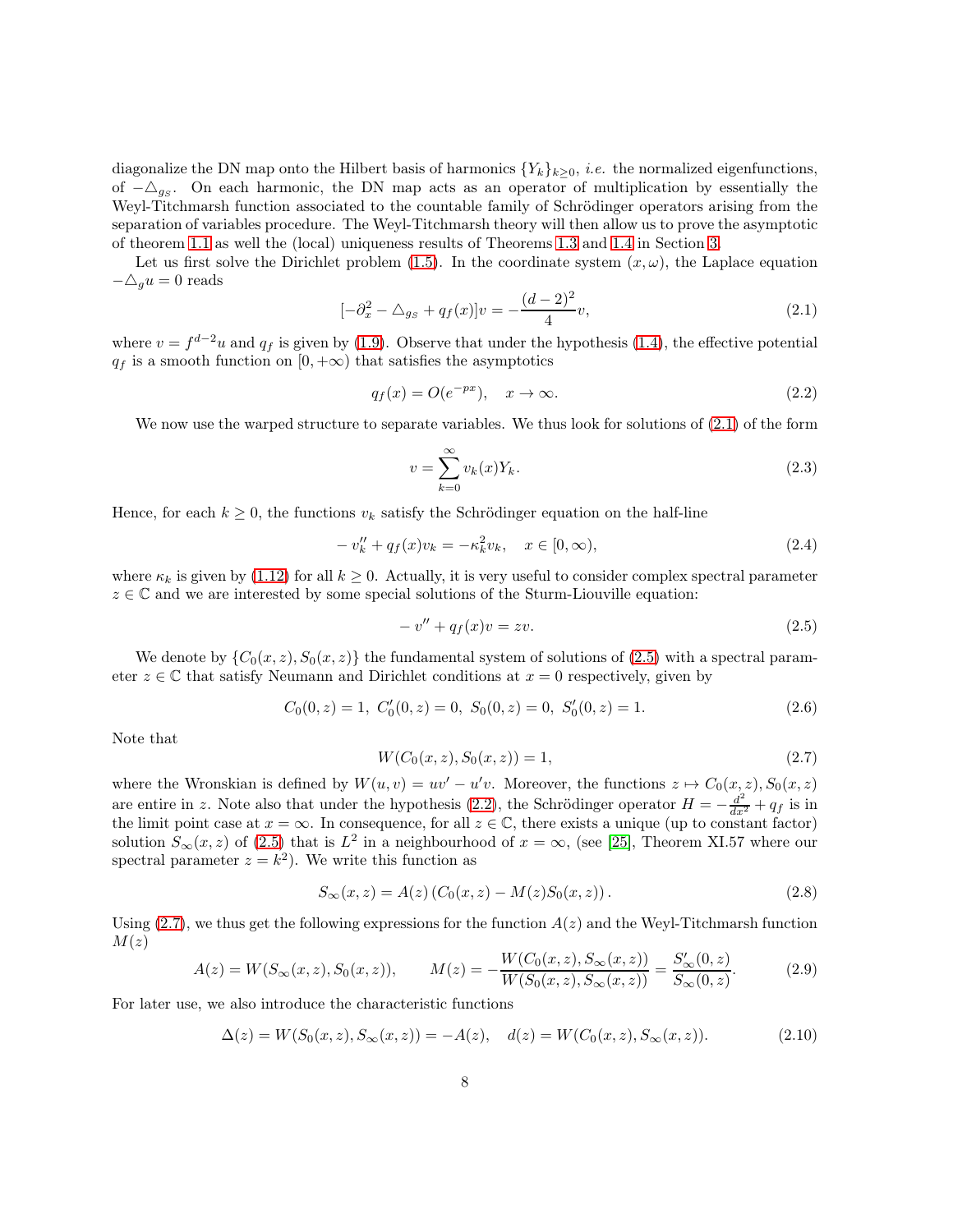We thus have:

$$
M(z) = -\frac{d(z)}{\Delta(z)}.\t(2.11)
$$

Notice that the characteristic functions  $\Delta(z)$  and  $d(z)$  are analytic on  $\mathbb{C}$ , and the WT function M is analytic on  $\mathbb{C}\setminus[\beta, +\infty[$  with  $-\beta$  sufficiently large. The zeros  $(-\alpha_j^2)_{j\geq 0}$  of the function  $z \mapsto \Delta(z)$  are precisely the Dirichlet eigenvalues of the self-adjoint operator  $H$  (and thus are real) whereas the zeros  $(-\gamma_j^2)_{j\geq 0}$  of the function  $z \mapsto d(z)$  are the Neumann eigenvalues of the self-adjont operator H (and thus are real too). Moreover, we know that  $\sigma_{ess}(H) = [0, +\infty)$  and that the essential spectrum contains no embedded eigenvalues ([\[26\]](#page-27-8), Thm XIII.56). In consequence of the spectral theorem, the eigenvalues  $(-\alpha_j^2)_{j\geq 0}$  and  $(-\gamma_j^2)_{j\geq 0}$  must then satisfy

<span id="page-8-0"></span>
$$
-\alpha_j^2, -\gamma_j^2 \in [\min(q_f), 0] \quad , \quad \forall j \ge 0,
$$
\n
$$
(2.12)
$$

with the usual convention that  $[\min(q_f), 0] = \emptyset$  if  $\min(q_f) > 0$ .

We have a more precise result on the location of the eigenvalues  $-\alpha_j^2$  of H thanks to

<span id="page-8-1"></span>**Lemma 2.1.** The discrete Dirichlet spectrum of  $H = -\frac{d^2}{dx^2} + q_f$  is finite and contained in  $\left(-\frac{(d-2)^2}{4}, 0\right)$ . *Proof.* Introduce the operators  $L = H + \frac{(d-2)^2}{4}$  and  $K = f^{-d+2} L f^{d-2}$ . An easy calculation shows that

$$
K = -\frac{1}{f^{d-2}} \frac{d}{dx} \left( f^{d-2} \frac{d}{dx} \right).
$$

We remark that K is selfadjoint on  $L^2(\mathbb{R}^+; f^{2d-4}(x)dx)$  if we impose Dirichlet boundary condition at  $x = 0$ . Moreover, the operator K is clearly positive. Hence we have  $\sigma_{pp}(K) \subset (0, +\infty)$ . But  $\lambda$  is an eigenvalue of K if and only if  $\lambda - \frac{(d-2)^2}{4}$  is an eigenvalue of H. In particular, we obtain that an eigenvalue  $-\alpha_j^2$  of H always satisfy  $-\alpha_j^2 > -\frac{(d-2)^2}{4}$ . Together with [\(2.12\)](#page-8-0), this proves the result.

**Corollary 2.2.** 0 does not belong to the Dirichlet spectrum of  $-\Delta_q$ .

*Proof.* Assume the converse. Then there exists  $u \neq 0$  such that  $-\Delta_q u = 0$  on M and  $u = 0$  on  $\partial M$ . Using separation of variables, this means that there exists  $k \geq 0$ ,  $v_k \neq 0$  and  $v_k(0) = 0$  such that  $Hv_k = -\kappa_k^2 v_k$ . In other words,  $-\kappa_k^2$  is an eigenvalue of H with Dirichlet boundary condition. According to Lemma [2.1,](#page-8-1) we then must have  $-\kappa_k^2 > -\frac{(d-2)^2}{4}$ . But since,  $\mu_k \ge 0$ , we always have  $-\kappa_k^2 \le -\frac{(d-2)^2}{4}$ . Contradiction.

Finally, the DN map can be clearly diagonalized onto the Hilbert basis of harmonics  $\{Y_k\}_{k\geq 0}$ . If we represent the Dirichlet data as  $\psi = \sum_{k \geq 0} \psi_k Y_k$ , then the global DN map has the expression

$$
\Lambda_g \psi = \sum_{k=0}^{\infty} (\Lambda_g^k \psi_k) Y_k,
$$
\n(2.13)

where the diagonalized DN map are defined by

$$
\Lambda_g^k \psi_k = \frac{(d-2)f'(0)}{f^{d+1}(0)} v_k(0) - \frac{v'_k(0)}{f^d(0)}.
$$
\n(2.14)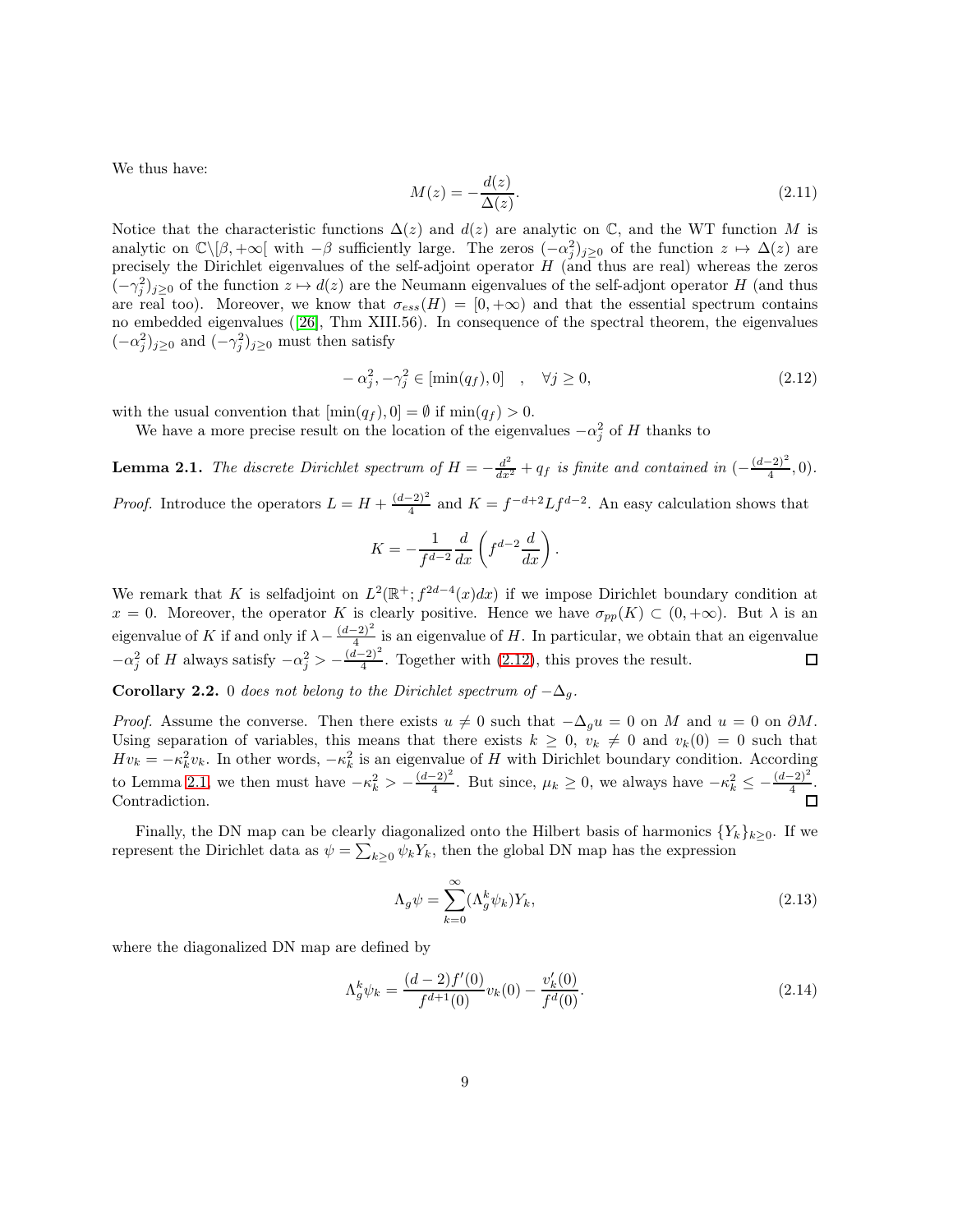Using that  $v_k(x) = \alpha_k C_0(x, \kappa_k) + \beta_k S_0(x, \kappa_k)$ , a straightforward calculation shows that the partial DN map  $\Lambda_g^k$  acts as an operator of multiplication, precisely

<span id="page-9-0"></span>
$$
\Lambda_g^k \psi_k = \left( \frac{(d-2)f'(0)}{f^3(0)} - \frac{M(-\kappa_k^2)}{f^2(0)} \right) \psi_k.
$$
\n(2.15)

We see immediately from [\(2.15\)](#page-9-0) that the partial DN map  $\Lambda_g^k$  acts essentially by an operator of multiplication by the WT function  $M(-\kappa_k^2)$  associated to [\(2.4\)](#page-7-4) up to some boundary values of the warping function  $f$  ans its first derivative  $f'$ . In consequence, we infer that the Steklov spectrum of  $(M, g)$ , that is the set of eigenvalues of  $\Lambda_q$ , is precisely given by

<span id="page-9-1"></span>
$$
\{\sigma_k, \ k \ge 0\} = \left\{ \frac{(d-2)f'(0)}{f^3(0)} - \frac{M(-\kappa_j^2)}{f^2(0)}, \ j \ge 0 \right\}.
$$
 (2.16)

In fact, we have the following exact identification:

<span id="page-9-2"></span>**Lemma 2.3.** 1. The function  $y \in \mathbb{R} \to M(y)$  is strictly increasing on  $\mathbb{R} \setminus \{-\alpha_j^2, j \geq 0\}$ . 2. Then  $\forall k \geq 0, \sigma_k = \frac{(d-2)f'(0)}{f^3(0)}$  $\frac{(-2)f'(0)}{f^3(0)} - \frac{M(-\kappa_k^2)}{f^2(0)}$  $\frac{f(-\kappa_k)}{f^2(0)}$ .

Proof. 1. Let  $y \in \mathbb{R} \setminus \{-\alpha_j^2\}$ . Notice then that  $C_0(x, y), S_0(x, y), S_\infty(x, y)$  are real and thus  $\Delta(y)$  and  $d(y)$ are real too. Let  $y^* \in \mathbb{R}$ . Since  $(S_\infty(x, y)S_\infty'(x, y^*) - S_\infty'(x, y)S_\infty(x, y^*))' = (y - y^*)S_\infty(x, y)S_\infty(x, y^*),$ and using that for  $k = 0, 1$ ,  $\lim_{x \to \infty} S_{\infty}^{(k)}(x, y) = 0$  and [\(2.10\)](#page-7-5), we have:

$$
(y-y^*)\int_0^\infty S_\infty(x,y)S_\infty(x,y^*)dx = \Delta(y)d(y^*) - \Delta(y^*)d(y).
$$

Hence letting  $y^* \to y$ , we get

$$
\int_0^\infty S_\infty(x,y)^2 dx = d(y)\dot{\Delta}(y) - \Delta(y)\dot{d}(y) = \Delta^2(y)\dot{M}(y),
$$

where  $\dot{}$  denotes the derivative with respect to y. We conclude from this that 1. holds. Observe that between two Dirichlet eigenvalues  $-\alpha_j^2 < -\alpha_{j+1}^2$ , the WT function  $M(y)$  is strictly increasing and goes from from  $-\infty$  to  $+\infty$ .

2. From Lemma [2.1,](#page-8-1) we know that the Dirichlet eigenvalues of H satisfy  $-\frac{(d-2)^2}{4} < -\alpha_j^2 \leq 0$  for all  $j \geq 0$ . In other words, we have

$$
\forall j \ge 0, \quad 0 \le \alpha_j < \frac{d-2}{2}.
$$

Since  $\kappa_k \geq \frac{d-2}{2}$  for all  $k \geq 0$  (see [\(1.12\)](#page-3-2)), we deduce from 1. that the function  $\kappa_k \mapsto M(-\kappa_k^2)$  is strictly decreasing for  $k \geq 0$ . Hence 2. follows from [\(2.16\)](#page-9-1) and the ordering of the Steklov spectrum  $(\sigma_k)_{k\geq 0}$ .  $\Box$ 

Having obtained the exact expression of the Steklov spectrum in terms of the WT functions [\(2.9\)](#page-7-6) evaluated at the  $-\kappa_k^2$ , we can prove easily Theorem [1.1](#page-3-1) by using the well-known asymptotic of a WT function due to Danielyan and Levitan [\[8\]](#page-26-4). We refer for instance to [\[29\]](#page-27-9), Section 4 and the references therein for a proof and more asymptotic results.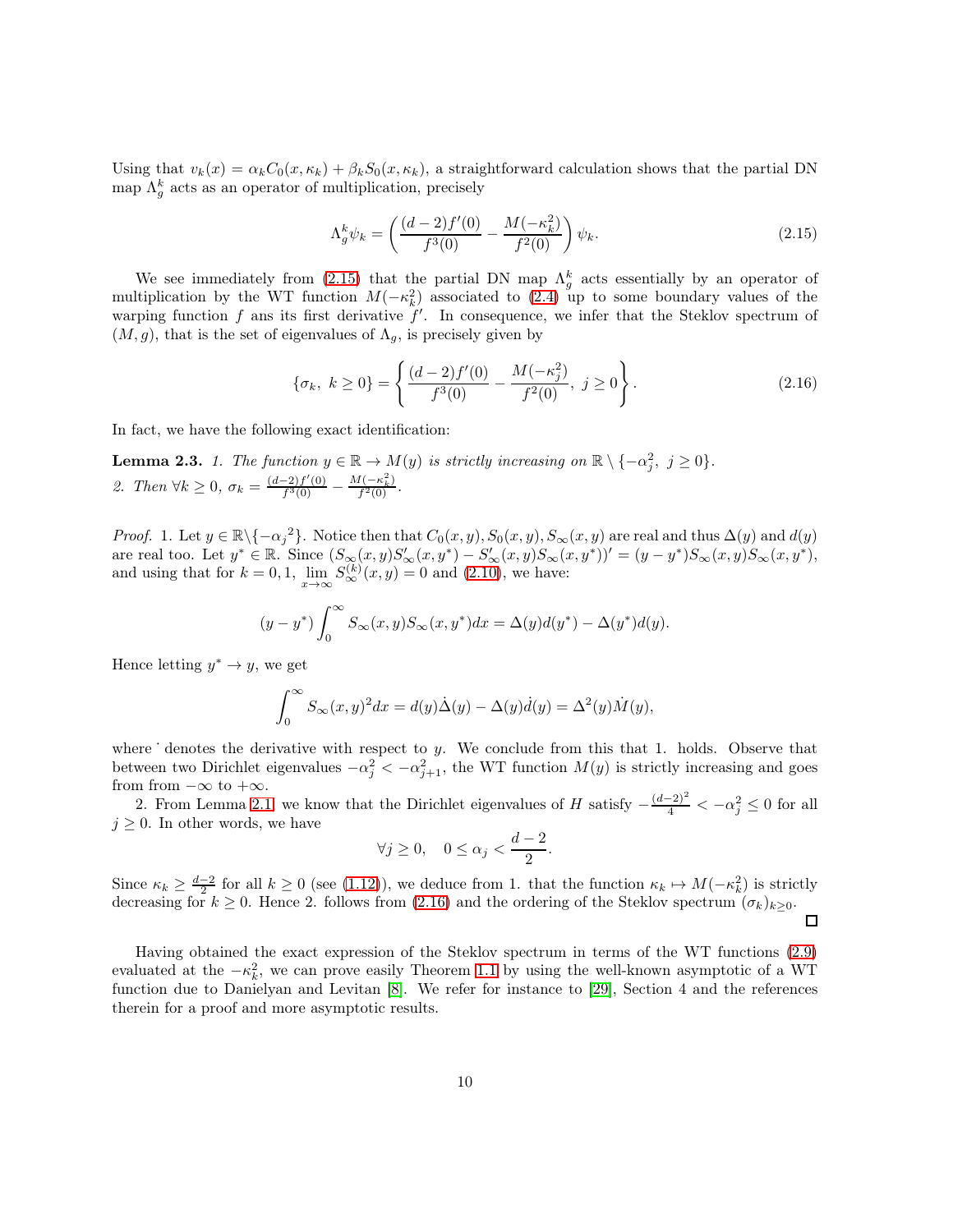*Proof of Theorem [1.1.](#page-3-1)* Recall the asymptotic of the WT function from [\[29\]](#page-27-9), Thm 4.5. If  $q_f \in C^N([0,\delta))$ with  $\delta > 0$ , then as  $\kappa \to \infty$ , we have

<span id="page-10-1"></span>
$$
M(-\kappa^2) = -\kappa - \sum_{j=0}^{N} \beta_j(0)\kappa^{-j-1} + O(\kappa^{-N-2}),
$$
\n(2.17)

where the constants  $\beta_j(0)$  can be calculated inductively by [\(1.15\)](#page-3-3). Since the potential  $q_f$  is assumed to be smooth, the asymptotic [\(2.17\)](#page-10-1) together with lemma [2.3](#page-9-2) lead to the result. П

## <span id="page-10-0"></span>3 Uniqueness and local uniqueness

In this section, we prove local uniqueness, that is Theorem [1.4,](#page-4-2) under the assumption that the transversal Riemanniann manifold  $(S^{n-1}, g_S)$  is known. The general idea of local uniqueness inverse results arises in the different versions of the local Borg-Marchenko Theorem stated first by Simon in [\[29\]](#page-27-9) and proved differently or extended to singular settings in [\[3,](#page-26-5) [13,](#page-26-6) [14,](#page-26-7) [15,](#page-27-10) [20\]](#page-27-11). We shall follow here the initial version due to Simon that makes an intensive use of a representation of the WT function  $M$  as the Laplace transform of what Simon called the A-function. Precisely, Simon showed in [\[29\]](#page-27-9), Thm 2.1, that there exists a function A on  $[0, \infty)$  with  $A - q_f$  continuous, obeying

$$
|A(\alpha) - q_f(\alpha)| \le Q(\alpha)^2 e^{\alpha Q(\alpha)}, \quad Q(\alpha) = \int_0^\alpha |q_f(s)| ds,
$$
\n(3.1)

such that, if  $\kappa > \frac{1}{2} ||q_f||_{L^1}$ , then

<span id="page-10-2"></span>
$$
M(-\kappa^2) = -\kappa - \int_0^\infty A(\alpha)e^{-2\kappa\alpha}d\alpha.
$$
 (3.2)

We also have

<span id="page-10-3"></span>
$$
|A(\alpha, q_f) - A(\alpha, \tilde{q}_f)| \le ||q_f - \tilde{q}_f||_{L^1}[Q(\alpha) + \tilde{Q}(\alpha)]e^{\alpha[Q(\alpha) + \tilde{Q}(\alpha)]}.
$$
\n(3.3)

Finally, Simon also proved the local uniqueness result

<span id="page-10-5"></span>**Theorem 3.1** ([\[29\]](#page-27-9), Thm 1.5). The potential  $q_f$  on [0, a] is a function of A on [0, a]. Explicitly, if  $q_f$ and  $\tilde{q}_f$  are two potentials, let A and A be their A-functions. Then

$$
A(\alpha) = \tilde{A}(\alpha), \ \forall \alpha \in [0, a] \iff q_f(x) = \tilde{q}_f(x), \ \forall x \in [0, a].
$$

We shall use these results as follows.

Proof of theorem [1.4.](#page-4-2) Suppose that the assumption  $(1.18)$  is satisfied. Using Theorem [1.1](#page-3-1) and Lemma [2.3,](#page-9-2) we see immediately that

<span id="page-10-6"></span>
$$
f(0) = \tilde{f}(0), \quad f'(0) = \tilde{f}'(0). \tag{3.4}
$$

Hence the assumption [\(1.18\)](#page-4-1) can be equivalently read as

<span id="page-10-4"></span>
$$
M(-\kappa_{k^{d-1}}^2) - \tilde{M}(-\kappa_{k^{d-1}}^2) = O(e^{-2a\kappa_{k^{d-1}}}), \quad k \to \infty.
$$
 (3.5)

We use then the representation of the WT functions [\(3.2\)](#page-10-2), the behavior [\(2.2\)](#page-7-2) of the potentials  $q_f$ ,  $q_{\tilde{f}}$  and the estimate  $(3.3)$  to show that  $(3.5)$  entails

$$
\int_0^a \left[ A(\alpha) - \tilde{A}(\alpha) \right] e^{-2\kappa_k d - 1\alpha} d\alpha = O(e^{-2a\kappa_k d - 1}), \quad k \to \infty.
$$
 (3.6)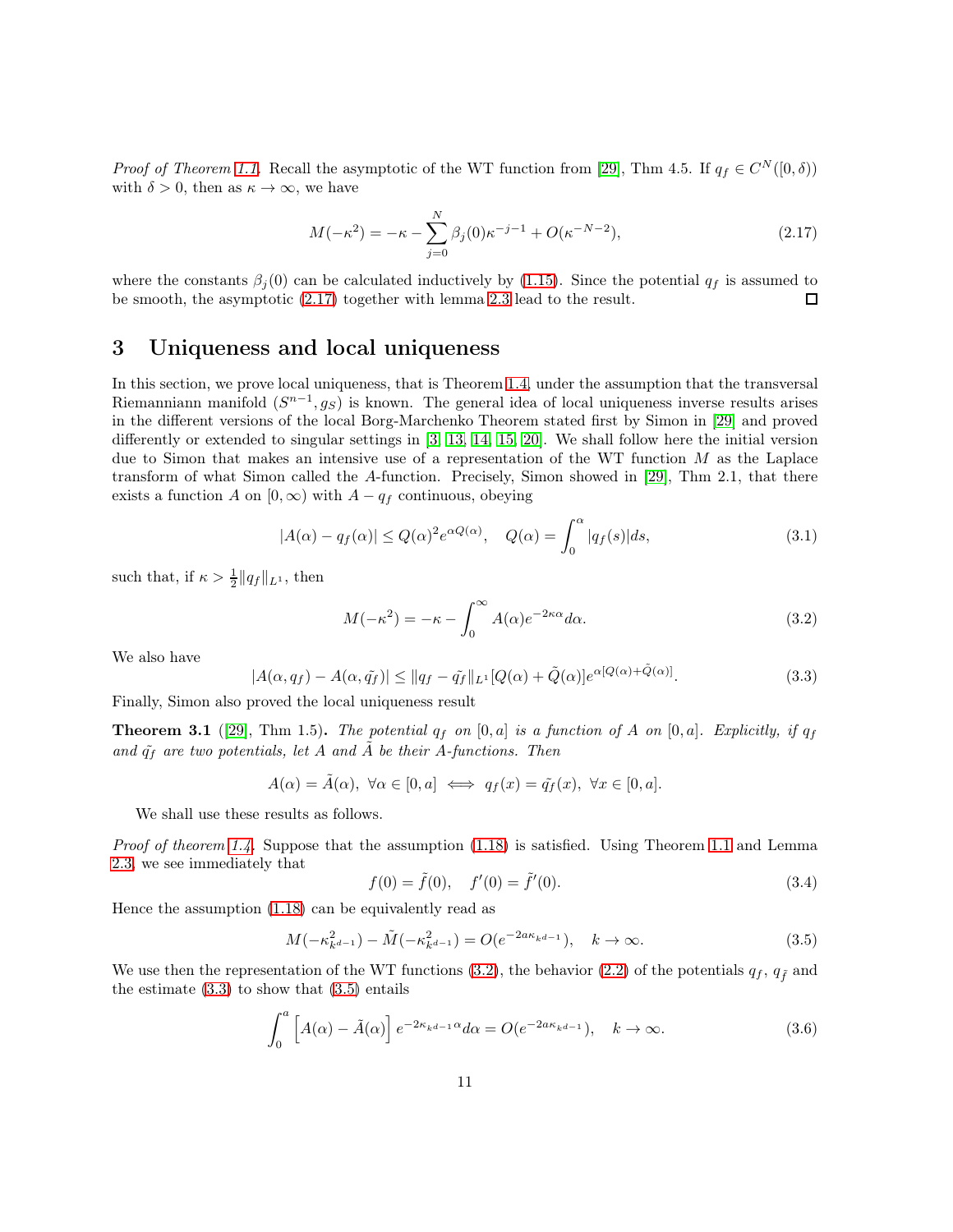Now, we need the following proposition which is a slight generalization to the case of noninteger  $(\kappa_k)_{k\geq 0}$ of Proposition 2.4 in [\[17\]](#page-27-12).

<span id="page-11-2"></span>**Proposition 3.2.** Let  $f \in L^1(0, a)$ . Assume that

<span id="page-11-0"></span>
$$
\int_0^a e^{-\kappa_k d - 1} f(t) dt = O(e^{-a\kappa_k d - 1}), \quad k \to +\infty.
$$
 (3.7)

Then,  $f = 0$  almost everywhere.

*Proof.* Setting  $\lambda_k = \frac{1}{c_{d-1}} \kappa_{k^{d-1}}$ , we deduce from [\(1.13\)](#page-3-0) there exists  $C > 0$  such that  $|\lambda_k - k| \leq C$ .

For a fixed  $N \in \mathbb{N}$  large enough, we set  $\nu_k = \frac{\lambda_k}{N}$ , and we have  $|\nu_k - k| \leq \frac{C}{N} < \frac{1}{4}$ . Using [\(3.7\)](#page-11-0), a straightforward calculation gives:

<span id="page-11-1"></span>
$$
\int_0^b g(y)e^{-\nu_k y} dy = O(e^{-b\nu_k}), \ k \to +\infty,
$$
\n(3.8)

where we have set  $b = c_{d-1}Na$ , and  $g(y) = f(\frac{y}{c_d})$  $\frac{y}{c_{d-1}N}$ ). Now, let us define for  $z \in \mathbb{C}$ ,

$$
F(z) = e^{bz} \int_0^b g(y)e^{-zy} dy.
$$
 (3.9)

Clearly,  $F(z)$  is an entire function which obeys

$$
|F(z)| \le ||g||_1 e^{bRe_+(z)}, \tag{3.10}
$$

 $\Box$ 

where  $Re_{+}(z)$  is the positive part of  $Re\ z$ . Moreover, from [\(3.8\)](#page-11-1), we get  $F(\nu_k) = O(1)$ . It follows from a theorem of Duffin and Schaeffer ([\[5\]](#page-26-8), Theorem 10.5.1) that  $F(x)$  is bounded for  $x > 0$ , or equivalently

$$
\int_0^b g(y)e^{-xy} dy = O(e^{-bx}), \ x \to +\infty.
$$
\n(3.11)

Then, using ([\[29\]](#page-27-9), Lemma A.2.1), we have  $g = 0$  almost everywhere in  $(0, b)$  which concludes the proof of this Proposition.

Thus, Proposition [3.2](#page-11-2) implies in particular that

$$
A(\alpha) = \tilde{A}(\alpha), \quad \forall \alpha \in [0, a],
$$

from which we infer using Theorem [3.1](#page-10-5) that

$$
q_f(x) = q_{\tilde{f}}(x), \quad \forall x \in [0, a].
$$

Recalling the definition [\(1.9\)](#page-2-1) of  $q_f$ , we thus see that

<span id="page-11-3"></span>
$$
(f^{d-2})''(x) = \frac{(\tilde{f}^{d-2})''(x)}{\tilde{f}^{d-2}(x)} f^{d-2}(x), \quad \forall x \in [0, a]
$$
\n(3.12)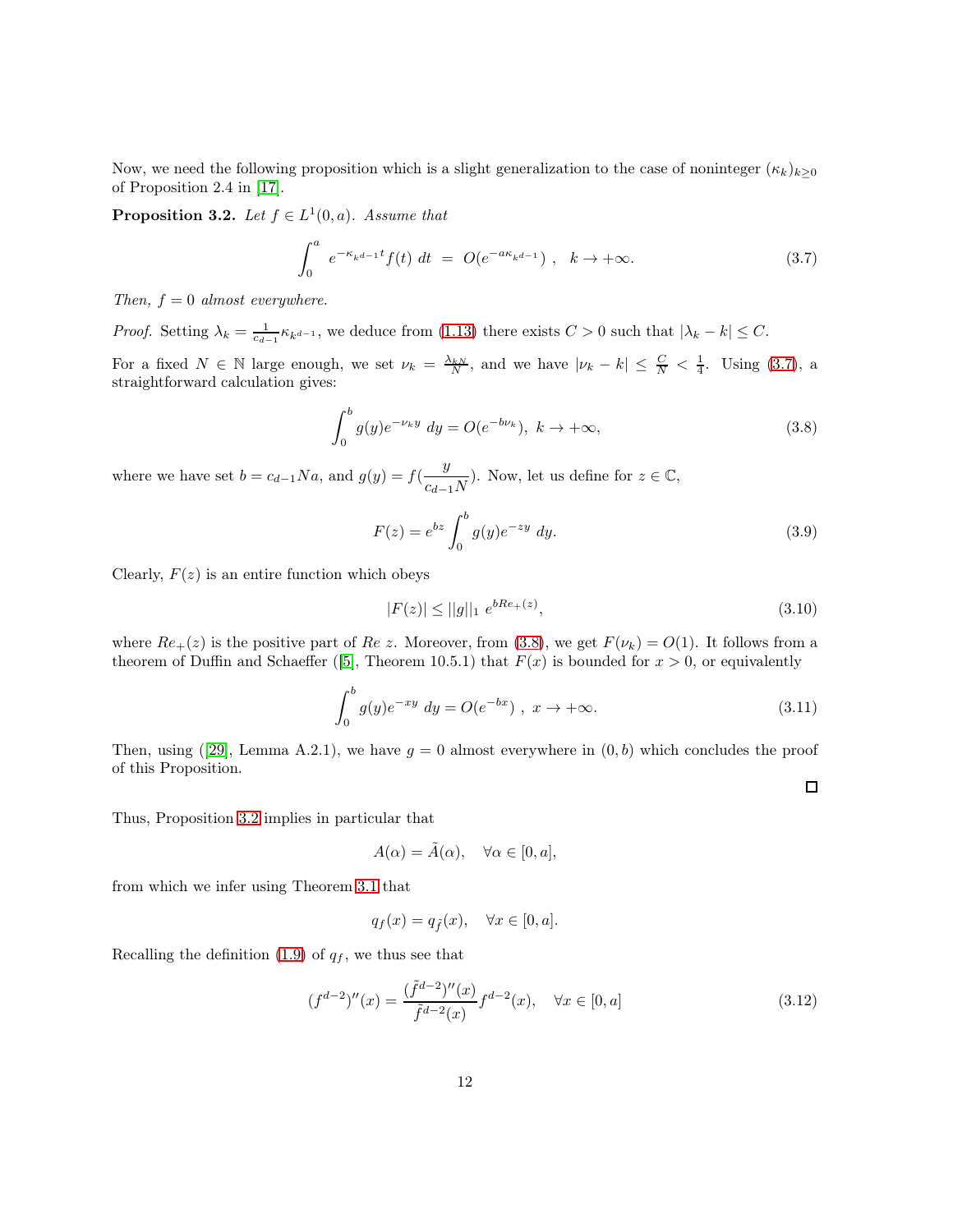We finish the proof seeing that  $(3.12)$  can be viewed as a linear second-order ODE for  $f^{d-2}$ . Recalling from [\(3.4\)](#page-10-6) that the Cauchy data (3.4) of  $f^{d-2}$  are equal to those of  $\tilde{f}^{d-2}$ , we conclude that the unique solution of [\(3.12\)](#page-11-3) on [0, a] is  $f^{d-2} = \tilde{f}^{d-2}$ . Whence the asserted result.

Conversely, assume that [\(1.19\)](#page-4-1) holds. In particular,  $q_f(x) = q_{\tilde{f}}(x)$  for all  $x \in (0, a)$ . So, using Theorem [3.1,](#page-10-5) we get  $A(\alpha) = \tilde{A}(\alpha)$  for all  $\alpha \in (0, a)$ . Then, using the same arguments as in the first part of the proof, we obtain

$$
M(-\kappa^2) = \tilde{M}(-\kappa^2) + O(e^{-2a\kappa}) \quad , \quad \kappa \to +\infty. \tag{3.13}
$$

Then, using Lemma [2.3](#page-9-2) and noting that  $f(0), f'(0)$  are also known, we get immediately [\(1.18\)](#page-4-1).

 $\Box$ 

# <span id="page-12-1"></span><span id="page-12-0"></span>4 Proof of Theorems [1.5](#page-5-0) and [1.6](#page-6-1)

### 4.1 A Volterra type integral operator

Let us begin by an elementary lemma:

<span id="page-12-4"></span>**Lemma 4.1.** For any  $\kappa$  large enough, we have:

$$
S_{\infty}(0, -\kappa^2)\tilde{S}_{\infty}(0, -\kappa^2)\left(M(-\kappa^2) - \tilde{M}(-\kappa^2)\right) = \int_0^{+\infty} (q_{\tilde{f}}(x) - q_f(x)) S_{\infty}(x, -\kappa^2)\tilde{S}_{\infty}(x, -\kappa^2) dx.
$$

*Proof.* To simplify the notation, we set  $z = -\kappa^2$  and we integrate over the interval  $(0, \infty)$  the obvious equality:

$$
\left(S_{\infty}(x,z)\tilde{S}_{\infty}'(x,z) - S_{\infty}'(x,z)\tilde{S}_{\infty}(x,z)\right)' = (q_f(x) - q_{\tilde{f}}(x))S_{\infty}(x,z)\tilde{S}_{\infty}(x,z). \tag{4.1}
$$

For  $k = 0$  or 1,  $S_{\infty}^{(k)}(x, z) \to 0$  as  $x \to +\infty$ , (see for instance [\[4\]](#page-26-9)), so we get immediately

$$
S'_{\infty}(0, z)\tilde{S}_{\infty}(0, z) - S_{\infty}(0, z)\tilde{S}'_{\infty}(0, z) = \int_0^{+\infty} (q_f(x) - q_{\tilde{f}}(x))S_{\infty}(x, z)\tilde{S}_{\infty}(x, z) dx,
$$
 (4.2)

which implies the Lemma, thanks to [\(2.9\)](#page-7-6).

In the following lemma, we express the Weyl solution  $S_{\infty}(x, z)$  with the help of the well-known Marchenko's representation, (we refer to [\[22\]](#page-27-13), Chapter III for details):

<span id="page-12-3"></span>**Lemma 4.2.** Assume that  $c \in C(A)$ . Then, there exists a  $C^{m-1}$  function  $K(x,t)$  for  $0 \le x \le t < \infty$ , satisfying the properties:

$$
S_{\infty}(x, -\kappa^2) = e^{-\kappa x} + \int_x^{+\infty} K(x, t)e^{-\kappa t} dt, \quad \kappa > 0.
$$
 (4.3)

$$
K(x,x) = \frac{1}{2} \int_{x}^{+\infty} q_f(t) \, dt. \tag{4.4}
$$

Moreover, there exists a constant  $C_A > 0$  depending only on A such that,

<span id="page-12-2"></span>
$$
|\partial_x^k \partial_t^l K(x,t)| \le C_A e^{-\frac{p}{2}(x+t)}, \ \forall k, l \le m-1. \tag{4.5}
$$

 $\Box$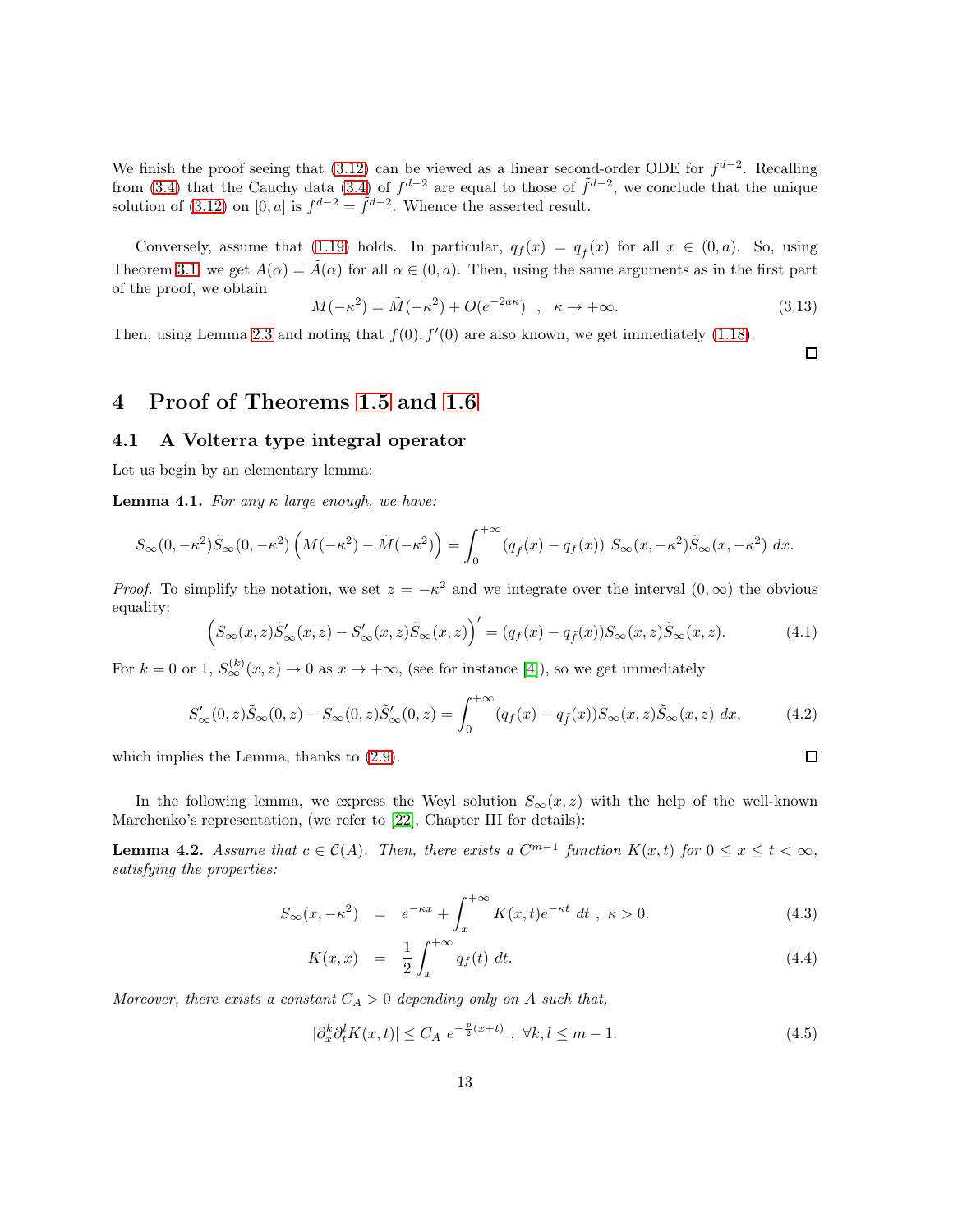*Proof.* The existence of the Marchenko's kernel  $K(x, t)$  is proved in ([\[22\]](#page-27-13), Lemma 3.1.1), and we have the following estimate:

$$
|K(x,t)| \le \frac{1}{2} \sigma(\frac{x+t}{2}) e^{\sigma_1(x) - \sigma_1(\frac{x+t}{2})}, \tag{4.6}
$$

where

$$
\sigma(x) = \int_{x}^{+\infty} |q_f(s)| \, ds \, , \, \sigma_1(x) = \int_{x}^{+\infty} \sigma(s) \, ds. \tag{4.7}
$$

Thus, using [\(1.21\)](#page-5-1), we see that  $|K(x,t)| \leq C_A e^{-\frac{p}{2}(x+t)}$ , i.e we have proved [\(4.5\)](#page-12-2) in the case  $k = l = 0$ . Now, let us define  $H(u, v) = K(u - v, u + v)$  for  $0 \le v \le u$ . Thanks to ([\[22\]](#page-27-13), Lemma 3.1.2), H obeys:

$$
\frac{\partial H}{\partial u}(u,v) = -\frac{1}{2}q_f(u) - \int_0^v q_f(u-s)H(u,s) \, ds,\tag{4.8}
$$

$$
\frac{\partial H}{\partial v}(u,v) = \int_{u}^{+\infty} q_f(s-v)H(s,v) ds.
$$
\n(4.9)

Then, [\(4.5\)](#page-12-2) follows from a straightforward calculation.

As a by-product, we get:

<span id="page-13-1"></span>**Corollary 4.3.** Let  $c \in \mathcal{C}(A)$  be a warping function for the metric [\(1.2\)](#page-1-1). Then, there exists a constant  $C_A$  such that,

$$
|S_{\infty}(0, -\kappa^2) - 1| \le \frac{C_A}{\kappa + 1}
$$
, for all  $\kappa \ge 0$ .

*Proof.* Using [\(4.5\)](#page-12-2) for  $k = p = 0$ , we get:

$$
S_{\infty}(0, -\kappa^{2}) - 1 = \int_{0}^{+\infty} K(0, t) e^{-\kappa t} dt \le \frac{C_{A}}{\kappa + 1}.
$$

Now, let us introduce a new kernel  $K_1(x, t)$  for  $0 \le t \le x < \infty$ , by the formula:

$$
K_1(x,t) = 2K(t, 2x - t) + 2\tilde{K}(t, 2x - t) + 2\int_t^{2x - t} K(t, u)\tilde{K}(t, 2x - u) du,
$$
\n(4.10)

where  $\tilde{K}(x, t)$  is the Marchenko's kernel associated with the potential  $q_{\tilde{f}}$ , (see Lemma [4.2\)](#page-12-3). We have the following estimate which follows immediately from [\(4.5\)](#page-12-2):

<span id="page-13-2"></span>**Lemma 4.4.** Assume that  $c \in \mathcal{C}(A)$ . Then, for all  $\alpha < p$ , there exists a constant  $C_{A,\alpha} > 0$  depending only on  $A$  and  $\alpha$  such that,

<span id="page-13-0"></span>
$$
|\partial_x^k \partial_t^l K_1(x,t)| \le C_{A,\alpha} e^{-\alpha x}, \ \forall k, l \le m-1. \tag{4.11}
$$

Finally, we consider the corresponding Volterra type integral operator B given by:

$$
Bh(x) = h(x) + \int_0^x K_1(x, t)h(t) dt.
$$
 (4.12)

This operator B is crucial to our analysis because it links the Steklov spectrum to the difference of the potentials  $q_f$  and  $q_{\tilde{f}}$ . More precisely, one has the following result:

 $\Box$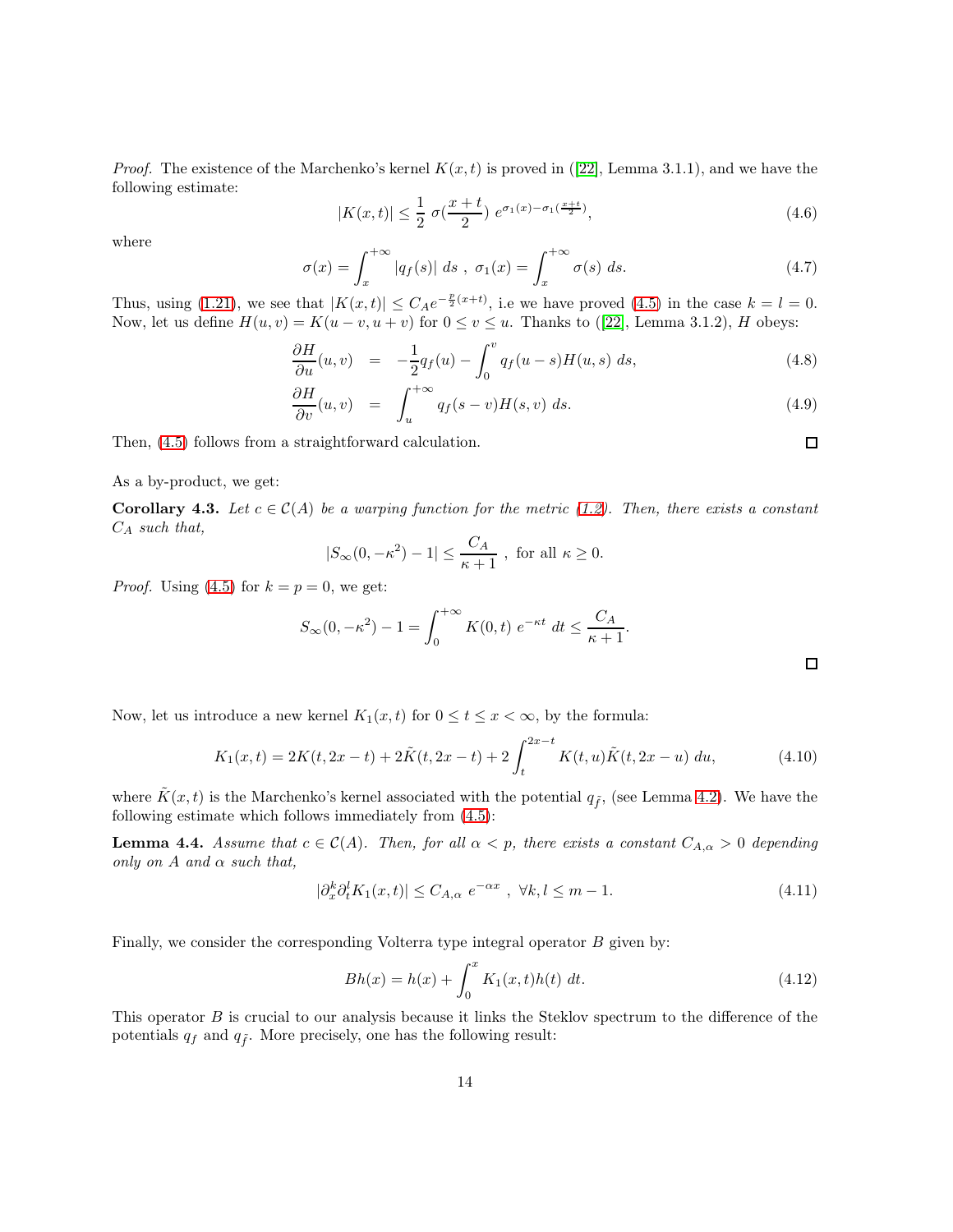**Lemma 4.5.** For  $\kappa$  sufficiently large, we have:

<span id="page-14-1"></span>
$$
S_{\infty}(0, -\kappa^2)\tilde{S}_{\infty}(0, -\kappa^2)\left(M(-\kappa^2) - \tilde{M}(-\kappa^2)\right) = \int_0^{+\infty} e^{-2\kappa x} B[q_{\tilde{f}} - q_f](x) dx.
$$
 (4.13)

*Proof.* Thanks to  $([18], \text{ Lemma } 2.5)$  $([18], \text{ Lemma } 2.5)$  $([18], \text{ Lemma } 2.5)$ , we have:

<span id="page-14-0"></span>
$$
\int_0^{+\infty} (q_f(x) - q_{\tilde{f}}(x)) S_\infty(x, -\kappa^2) \tilde{S}_\infty(x, -\kappa^2) dx = \int_0^{+\infty} e^{-2\kappa x} B[q_{\tilde{f}} - q_f](x) dx.
$$
 (4.14)

Then, using Lemma [4.1](#page-12-4) and  $(4.14)$ , we get  $(4.13)$ .

This Volterra operator B also possesses good properties on some  $L^2$ -spaces equipped with exponential weights, and which are defined by:

$$
\mathcal{H}_{\delta} = \{q : ||q||_{\mathcal{H}_{\delta}}^2 := \int_0^{+\infty} |q(x)|^2 \ e^{\delta x} \ dx < \infty\}.
$$
 (4.15)

If  $c \in \mathcal{C}(A)$ , then it results from [\(1.21\)](#page-5-1) that  $q_f \in \mathcal{H}_\delta$  for any  $\delta < 2p$ . Moreover, there exists a constant  $C_{A,\delta}$  depending only on A and  $\delta$  such that

$$
||q_f||_{\mathcal{H}_\delta} \le C_{A,\delta} \text{ for all } c \in \mathcal{C}(A). \tag{4.16}
$$

In the following Proposition, which is close to [\[18\]](#page-27-14), Lemmas 2.5 - 2.6, we give a uniform estimate on the norm of  $B: \mathcal{H}_{\delta} \to \mathcal{H}_{\delta}$ , and its inverse, when the warping functions belong to the admissible set  $\mathcal{C}(A)$ . This result will be very useful to estimate the difference of the potentials  $q_f - q_f$ , (for the topology of  $\mathcal{H}_{\delta}$ ).

<span id="page-14-2"></span>**Proposition 4.6.** Let c,  $\tilde{c}$  be warping functions belonging to  $C(A)$ . Then, for any  $0 < \delta < p$ , we have:

 $B: \mathcal{H}_{\delta} \to \mathcal{H}_{\delta}$  is an isomorphism,

and there exists a constant  $C_{A,\delta}$  depending only on A and  $\delta$  such that

$$
||B|| + ||B^{-1}|| \le C_{A,\delta}.\tag{4.17}
$$

*Proof.* By convention, in what follows,  $C_A$  or  $C_{A,\delta}$  denote constants depending only on A, (or only on A and  $\delta$ ), which can differ from one line to the other. Let  $\alpha \in ]\delta, p[$  be fixed. We split the operator B as  $B = Id + C$  where C is the Volterra operator given by

$$
Ch(x) = \int_0^x K_1(x, t) \ h(t) \ dt \tag{4.18}
$$

For  $h \in \mathcal{H}_{\delta}$ , using [\(4.11\)](#page-13-0), we get immediately

$$
|Ch(x)| \le C_{A,\delta} e^{-\alpha x} ||h||_{\mathcal{H}_{\delta}},\tag{4.19}
$$

which clearly implies  $||Ch||_{\mathcal{H}_{\delta}} \leq C_{A,\delta} ||h||_{\mathcal{H}_{\delta}}$ . Then,  $B: \mathcal{H}_{\delta} \to \mathcal{H}_{\delta}$  is bounded and we have  $||B|| \leq C_{A,\delta}$ .

 $\Box$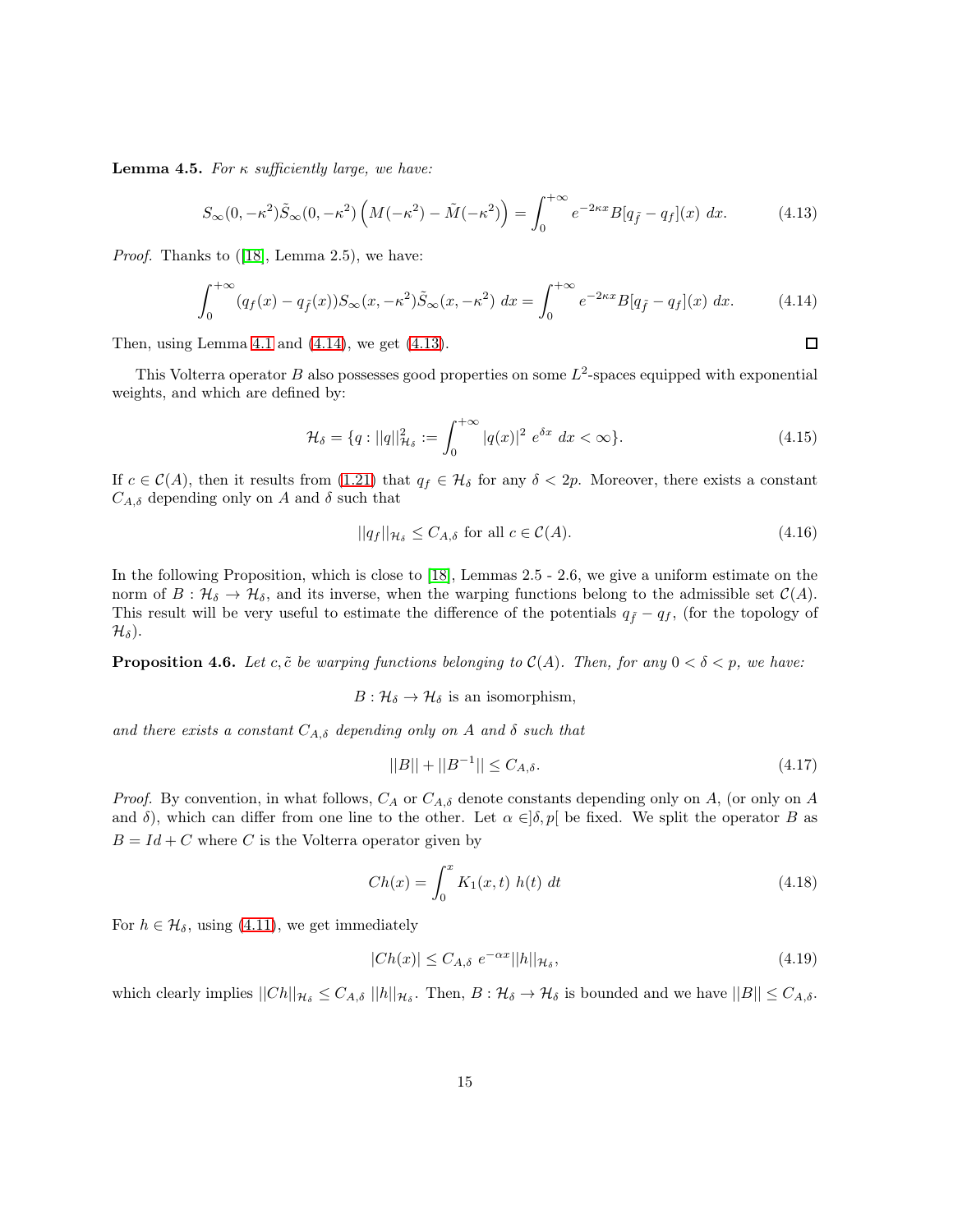Now, let us prove that  $C : \mathcal{H}_{\delta} \to \mathcal{H}_{\delta}$  is a Hilbert-Schmidt operator. To this end, we calculate:

$$
||C||_{HS}^{2} := \int_{0}^{+\infty} \int_{0}^{+\infty} |K_{1}(x,t) \mathbf{1}_{\{t \le x\}}|^{2} e^{\delta(x+t)} dx dt
$$
  
\n
$$
= \int_{0}^{+\infty} \int_{0}^{x} |K_{1}(x,t)|^{2} e^{\delta(x+t)} dt dx
$$
  
\n
$$
\le C_{A,\delta} \int_{0}^{+\infty} \int_{0}^{x} e^{-2\alpha x} e^{\delta(x+t)} dt dx
$$
  
\n
$$
\le C_{A,\delta} \int_{0}^{+\infty} x e^{-2\alpha x} e^{2\delta x} dt dx
$$
  
\n
$$
\le C_{A,\delta},
$$

since  $\alpha \in ]\delta, p[$ . It follows that C is a Hilbert-Schmidt operator, and a fortiori C is a compact operator. So, if B is not an isomomorphism, then  $-1$  must be an eigenvalue of C. But this is impossible for a Volterra operator with continuous kernel.

Now, let us estimate the norm of the inverse operator  $B: \mathcal{H}_{\delta} \to \mathcal{H}_{\delta}$ . We denote by  $K_n(x, t)$  the integral kernel of the operator  $C^n$ ,  $n \geq 1$ . Clearly, these kernels satisfy the relation

$$
K_{n+1}(x,t) = \int_{t}^{x} K_{1}(x,s)K_{n}(s,t) \, ds \, , \, t \leq x,\tag{4.20}
$$

and we have the following estimates which can be easily proved by induction: for  $\delta < 2$ ,

$$
|K_n(x,t)| \le (C_{A,\delta}e^{-\delta x})^n \ \frac{(x-t)^{n-1}}{(n-1)!} \ , \ t \le x. \tag{4.21}
$$

For  $n \geq 2$ , using the rough bound  $||C^n|| \leq ||C^n||_{HS}$ , we get:

$$
||C^{n}|| \leq \int_{0}^{+\infty} \int_{0}^{x} (C_{A,\delta}e^{-\delta x})^{2n} \left(\frac{(x-t)^{n-1}}{(n-1)!}\right)^{2} e^{\delta(t+x)} dt dx
$$
  
\n
$$
\leq \left(\frac{(C_{A,\delta})^{n}}{(n-1)!}\right)^{2} \int_{0}^{+\infty} x^{2n-1} e^{-2(n-1)\delta x} dx
$$
  
\n
$$
\leq \left(\frac{(C_{A,\delta})^{n}}{(n-1)!}\right)^{2} \left(\frac{1}{2(n-1)\delta}\right)^{2n} \int_{0}^{+\infty} y^{2n-1} e^{-y} dy
$$
  
\n
$$
\leq \left(\frac{C_{A,\delta}}{2(n-1)\delta}\right)^{2n} \frac{\Gamma(2n)}{\Gamma(n)^{2}}.
$$

So, thanks to Stirling's formula, we get

$$
\sum_{n=0}^{\infty} ||C^n|| \le 1 + ||C|| + \sum_{n=2}^{+\infty} \left( \frac{C_{A,\delta}}{2(n-1)\delta} \right)^{2n} \frac{\Gamma(2n)}{\Gamma(n)^2} \le C_{A,\delta}.
$$
 (4.22)

This means that the Neumann series

$$
B^{-1} = \sum_{n=0}^{+\infty} (-1)^n C^n
$$
\n(4.23)

 $\Box$ 

is convergent in the operator norm and  $||B^{-1}|| \leq C_{A,\delta}$ .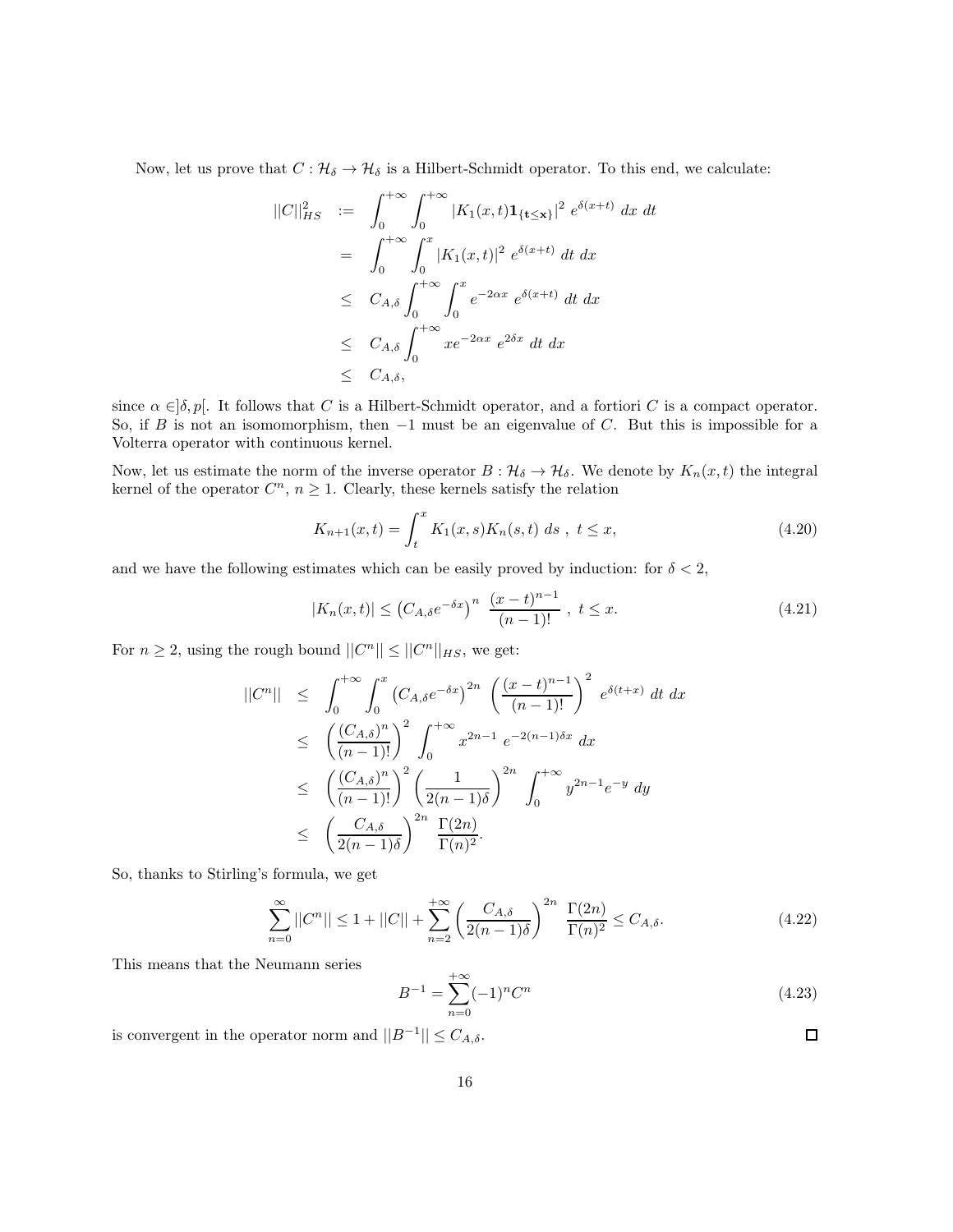Now, let us assume again that the warping functions  $c, \tilde{c} \in \mathcal{C}(A)$  and that for all  $k \geq 0$ ,

<span id="page-16-1"></span>
$$
|\sigma_k - \tilde{\sigma}_k| \le \epsilon. \tag{4.24}
$$

By making  $k \to +\infty$  in [\(4.24\)](#page-16-1), and thanks to Theorem [1.1,](#page-3-1) we deduce that  $f(0) = \tilde{f}(0)$ , and also

$$
\left| \frac{(d-2)f'(0)}{f^3(0)} - \frac{(d-2)\tilde{f}'(0)}{\tilde{f}^3(0)} \right| \le \epsilon.
$$
\n(4.25)

Thus, recalling that for sufficiently large  $k$ , we have

$$
\sigma_k = \frac{(d-2)f'(0)}{f^3(0)} - \frac{M(-\kappa_k^2)}{f^2(0)},\tag{4.26}
$$

we obtain:

<span id="page-16-2"></span>
$$
|\tilde{M}(-\kappa^2) - M(-\kappa^2)| \le 2f^2(0) \epsilon \le 2A^2 \epsilon,
$$
\n(4.27)

<span id="page-16-6"></span>since  $c \in \mathcal{C}(A)$ . So, plugging [\(4.27\)](#page-16-2) into [\(4.13\)](#page-14-1) and using Corollary [4.3,](#page-13-1) we easily get the following result: **Lemma 4.7.** Let  $c, \tilde{c} \in \mathcal{C}(A)$ . Assume that for all  $k \geq 0$ ,  $|\sigma_k - \tilde{\sigma}_k| \leq \epsilon$ . Then, there exists a positive constant  $C_A$  which does not depend on  $\epsilon$  such that

<span id="page-16-5"></span>
$$
\left| \int_0^{+\infty} e^{-2\kappa_k x} B[q_{\tilde{f}} - q_f](x) \, dx \right| \le C_A \, \epsilon. \tag{4.28}
$$

Note that this kind of estimates fits into the so-called moment theory, (see for instance [\[2\]](#page-26-10) for a nice exposition and references therein), and this is the object of the next sections.

#### <span id="page-16-0"></span>4.2 A Müntz-Jackson's theorem.

Let  $\Lambda_{\infty} = \{0 \leq \lambda_0 < \lambda_1 < \ldots < \lambda_n < \ldots\}, \lambda_n \to +\infty$  be a sequence of positive real numbers. The classical Müntz-Szász's Theorem characterizes the sequences  $(\lambda_k)$  for which all functions in  $C^0([0,1])$ , or in  $L^2([0,1])$ , can be approximated by "Müntz polynomials" of the form:

$$
P(x) = \sum_{k=0}^{n} a_k x^{\lambda_k},\tag{4.29}
$$

with real coefficients  $a_k$ . More precisely, one has:

<span id="page-16-4"></span>**Theorem 4.8.** Let  $\Lambda_{\infty}$  be a sequence of positive real numbers as above. Then, span  $\{x^{\lambda_0}, x^{\lambda_1}, ...\}$  is dense in  $L^2([0,1])$  if and only if

<span id="page-16-3"></span>
$$
\sum_{k=1}^{+\infty} \frac{1}{\lambda_k} = \infty.
$$
\n(4.30)

Moreover, if  $\lambda_0 = 0$ , the denseness of the Müntz polynomials in  $C^0([0,1])$  in the sup norm is also characterized by [\(4.30\)](#page-16-3).

Now, for  $n \geq 1$ , let us consider the finite sequence

$$
\Lambda := \Lambda_n : 0 \le \lambda_0 < \lambda_1 < \ldots < \lambda_n. \tag{4.31}
$$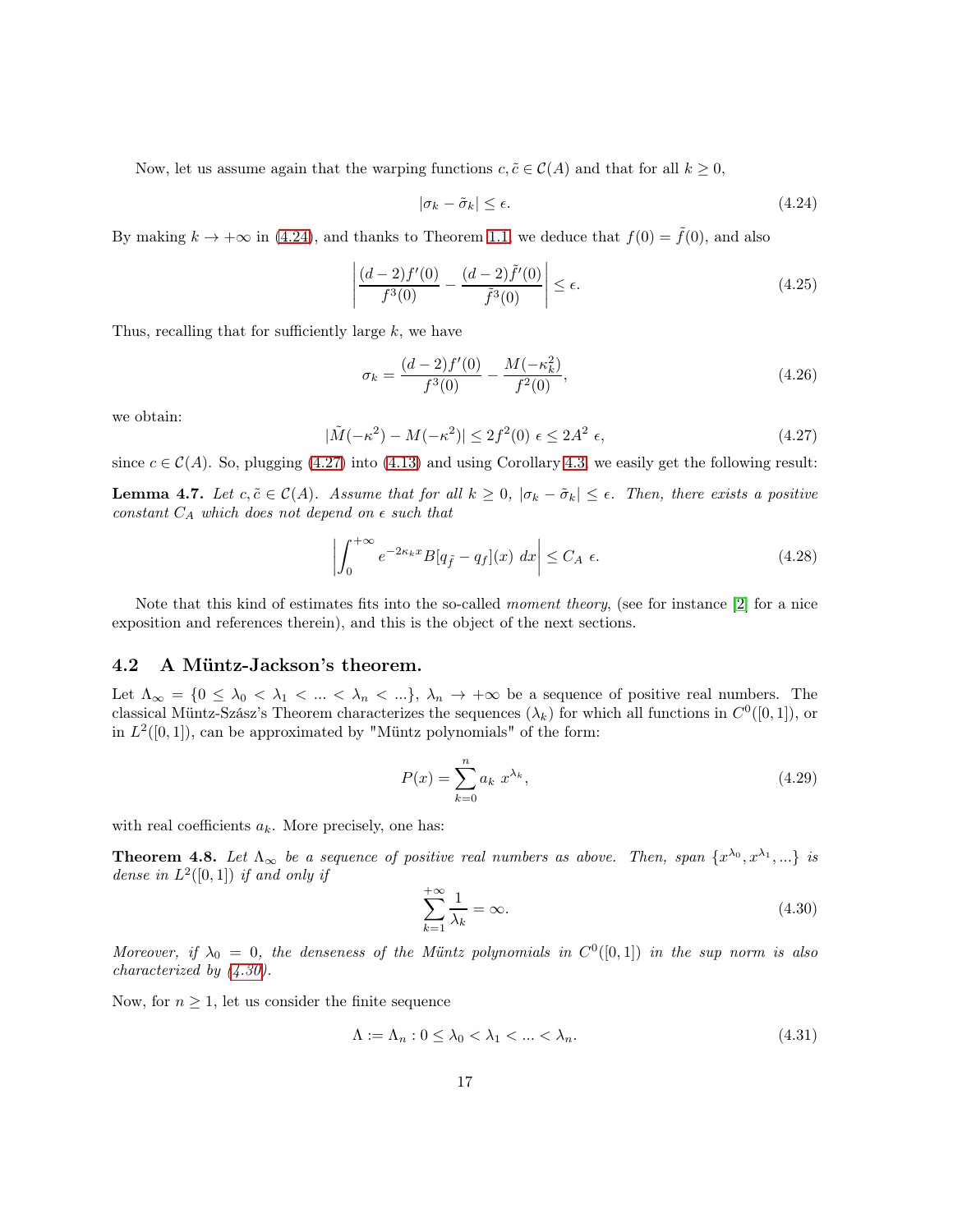We define the subspace of the "Müntz polynomials of degree  $\lambda_n$ " as:

$$
\mathcal{M}(\Lambda) = \{ P : \ P(x) = \sum_{k=0}^{n} a_k \ x^{\lambda_k} \}.
$$
 (4.32)

The error of approximation from  $\mathcal{M}(\Lambda)$  of a function f in  $C^0([0,1])$  or in  $L^2([0,1])$  is given by:

$$
E(f,\Lambda)_p := \inf_{P \in \mathcal{M}(\Lambda)} ||f - P||_p = ||f - P_0||_p,
$$
\n(4.33)

for some  $P_0 \in \mathcal{M}(\Lambda)$  depending on whether  $p = 2$  or  $p = \infty$ . Clearly, one has  $E(f, \Lambda)_2 \leq E(f, \Lambda)_{\infty}$ and  $E(f,\Lambda)_2 = ||f - \pi_n(f)||_2$  where  $\pi_n(f)$  is the orthogonal projection of f on the subspace  $\mathcal{M}(\Lambda)$ . An estimation from above of  $E(f,\Lambda)_p$  in terms of the smoothness of f is called a Müntz-Jackson's theorem.

To estimate this error of approximation for the uniform norm, let us consider the so-called Blaschke product  $B(z)$ ,  $z \in \mathbb{C}$ ,

$$
B(z) := B(z, \Lambda) = \prod_{k=0}^{n} \frac{z - \lambda_k}{z + \lambda_k}.
$$
\n(4.34)

The *index of approximation* of  $\Lambda$  in  $C^0([0,1])$  is defined as :

$$
\epsilon_{\infty}(\Lambda) = \max_{y \ge 0} \left| \frac{B(1+iy)}{1+iy} \right|.
$$
\n(4.35)

Its relevance is justified by the following result ([\[21\]](#page-27-15), Theorem 2.6, Chapter 11) when  $\lambda_0 = 0$ :

<span id="page-17-0"></span>**Proposition 4.9.** Let  $\Lambda : 0 = \lambda_0 < \lambda_1 < ... < \lambda_n$  be a finite sequence. Then, for each  $f \in C^1([0,1]),$ 

$$
E(f,\Lambda)_{\infty} \le 20 \epsilon_{\infty}(\Lambda) \, ||f'||_{\infty}.
$$
\n(4.36)

As a by-product, we can easily prove:

<span id="page-17-1"></span>Corollary 4.10. Let  $\Lambda^* : 0 < \lambda_1 < ... < \lambda_n$  be a finite sequence. Then, for each  $f \in C^1([0,1])$  with  $f(0) = 0$ , one has:

$$
E(f, \Lambda^*)_{\infty} \le 40 \epsilon_{\infty}(\Lambda^*) \, ||f'||_{\infty}.
$$
\n(4.37)

*Proof.* Consider the finite sequence  $\Lambda: 0 = \lambda_0 < \lambda_1 < ... < \lambda_n$ . Thanks to Proposition [4.9,](#page-17-0) there exists  $P \in \mathcal{M}(\Lambda)$  such that

$$
E(f,\Lambda)_{\infty} = ||f - P||_{\infty} \le 20 \epsilon_{\infty}(\Lambda) ||f'||_{\infty}.
$$
 (4.38)

Since  $f(0) = 0$ , we deduce that  $|P(0)| \leq 20 \epsilon_{\infty}(\Lambda) ||f'||_{\infty}$ . Thus, setting  $Q = P - P(0) \in \mathcal{M}(\Lambda^*)$ , we obtain:

$$
||f - Q||_{\infty} \le 40 \epsilon_{\infty}(\Lambda) ||f'||_{\infty}, \qquad (4.39)
$$

 $\Box$ 

which concludes the proof since  $\epsilon_{\infty}(\Lambda) = \epsilon_{\infty}(\Lambda^*).$ 

In the same way, we can recursively approximate  $C^r$ -differentiable functions,  $(r \geq 1)$ . To this end, let  $\Lambda^*$ :  $r-1 < \lambda_1 < ... < \lambda_n$  be a finite sequence. For  $0 \le k \le r-1$ , we set:

$$
\Lambda^{(k)}: \lambda_1^{(k)} = \lambda_1 - k, \dots, \lambda_n^{(k)} = \lambda_n - k,\tag{4.40}
$$

and the indices of approximation  $\epsilon_{\infty}^{(k)} = \epsilon_{\infty}(\Lambda^{(k)}), k = 0, 2, ..., r - 1.$ 

We have the following result: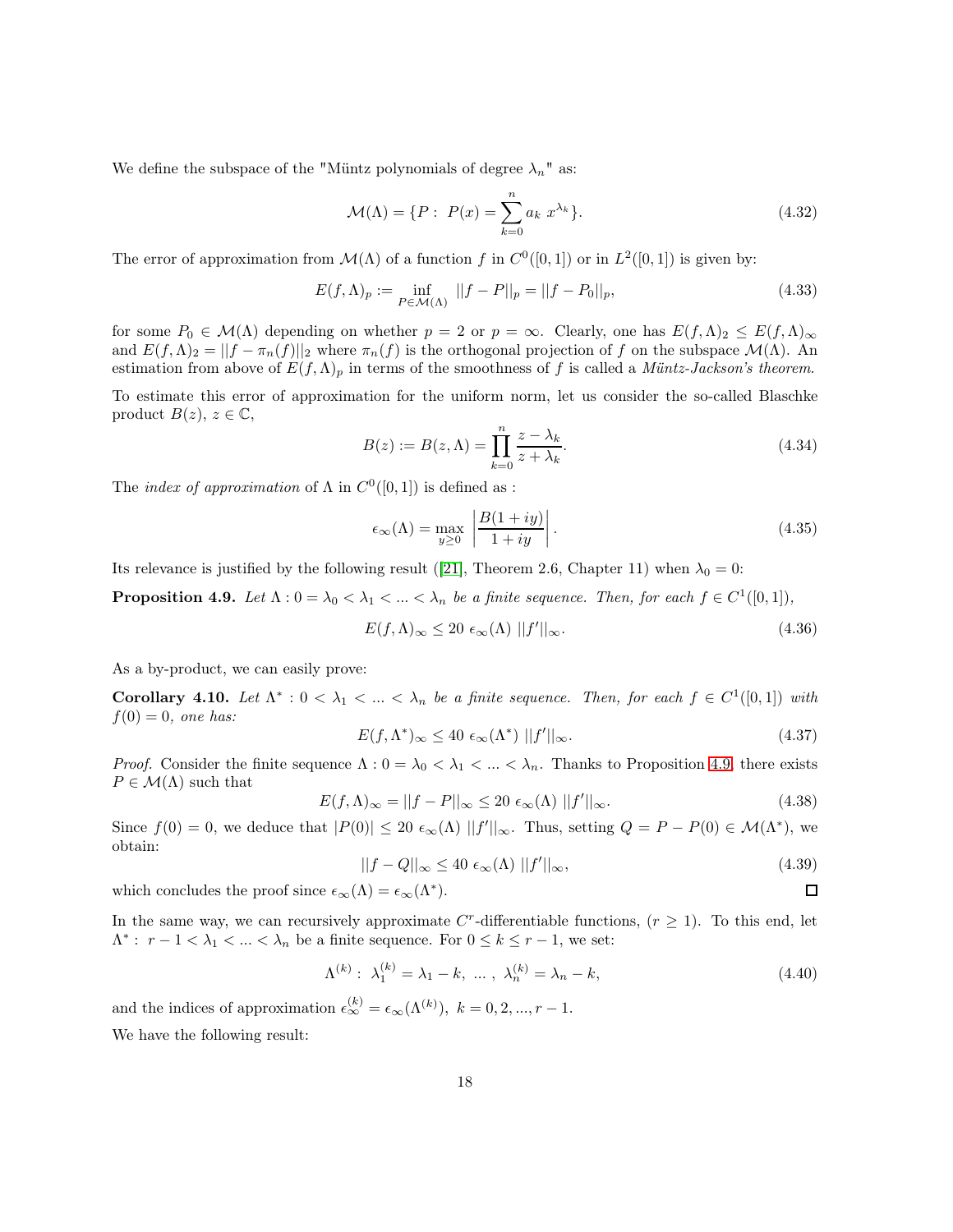<span id="page-18-2"></span>**Corollary 4.11.** For each  $f \in C^{r}([0,1])$  such that  $f^{(k)}(0) = 0$  for all  $k = 0, ..., r - 1$ , one has:

$$
E(f, \Lambda^*)_{\infty} \le 40^r \prod_{k=0}^{r-1} \epsilon_{\infty}^{(k)} \quad ||f^{(r)}||_{\infty}.
$$
 (4.41)

*Proof.* For  $r = 1$ , this estimate is nothing but Corollary [4.10.](#page-17-1) Now, assume that  $r = 2$  and consider  $f \in C^2([0,1])$  with  $f(0) = f'(0) = 0$ . Using Corollary [4.10](#page-17-1) for the function f' and the finite sequence  $\Lambda^{(1)}$ , we see there exists  $P(x) = \sum_{n=1}^{\infty}$  $k=1$  $a_k x^{\lambda_k-1} \in \mathcal{M}(\Lambda^{(1)})$  such that

<span id="page-18-1"></span>
$$
E(f', \Lambda^{(1)})_{\infty} = ||f' - P||_{\infty} \le 40 \epsilon_{\infty}^{(1)} ||f''||_{\infty}.
$$
 (4.42)

We set  $F(x) = f(x) \int_0^x$  $\int_0^x P(t) dt = f(x) - \sum_{k=1}^n$  $k=1$  $a_k$  $\frac{d_k}{\lambda_k} x^{\lambda_k}$ . Since  $F(0) = 0$ , using again Corollary [4.10](#page-17-1) for the finite sequence  $\Lambda^*$ , we see there exists  $Q \in \mathcal{M}(\Lambda^*)$  such that

$$
E(F, \Lambda^*)_{\infty} = ||F - Q||_{\infty} \le 40 \epsilon_{\infty} ||F'||_{\infty}, \tag{4.43}
$$

or equivalently

$$
||f - (\int_0^x P(t) \, dt + Q)|| \le 40 \, \epsilon_\infty \, ||f' - P||_\infty. \tag{4.44}
$$

Observing that 
$$
\int_0^x P(t) dt + Q(x) = \sum_{k=1}^n \frac{a_k}{\lambda_k} x^{\lambda_k} + Q(x) \in \mathcal{M}(\Lambda^*), \text{ and using (4.42), we obtain:}
$$

$$
E(f, \Lambda^*)_\infty \le ||f - (\int_0^x P(t) dt + Q)|| \le 40^2 \epsilon_\infty \epsilon_\infty^{(1)} ||f''||_\infty,
$$
(4.45)

which proves Corollary [4.11](#page-18-2) in the case  $r = 2$ . For  $r \geq 3$ , the proof is identical.

For special finite sequences  $\Lambda$ , the index of approximation  $\epsilon_{\infty}(\Lambda)$  can be replaced by a much simpler expression. For instance, we have the following result, ([\[21\]](#page-27-15), Theorem 4.1, Chapter 11):

<span id="page-18-3"></span>**Theorem 4.12.** Let  $\Lambda$  :  $0 = \lambda_0 < \lambda_1 < \lambda_2 < ... < \lambda_n$  be a finite sequence. Assume that  $\lambda_{k+1} - \lambda_k \geq 2$ for  $k \geq 0$ . Then,

$$
\epsilon_{\infty}(\Lambda) = |B(1,\Lambda)| = \prod_{k=1}^{n} \frac{\lambda_k - 1}{\lambda_k + 1}
$$
\n(4.46)

In particular, if  $\lambda_k = 2k + b$  for  $k = 1, ..., n$  where  $b > 0$ , one has

$$
\epsilon_{\infty}(\Lambda) = \frac{b+1}{2n+b+1}.\tag{4.47}
$$

 $\Box$ 

## <span id="page-18-0"></span>4.3 A Hausdorff moment problem with non-integral powers.

As an application of the previous section, we shall give an approximation of the  $L^2$ -norm of a function f from the approximately knowledge of a finite number of these moments:

$$
m_k = \int_0^1 t^{\lambda_k} f(t) dt, \ k \in X \subset \mathbb{N}.
$$
 (4.48)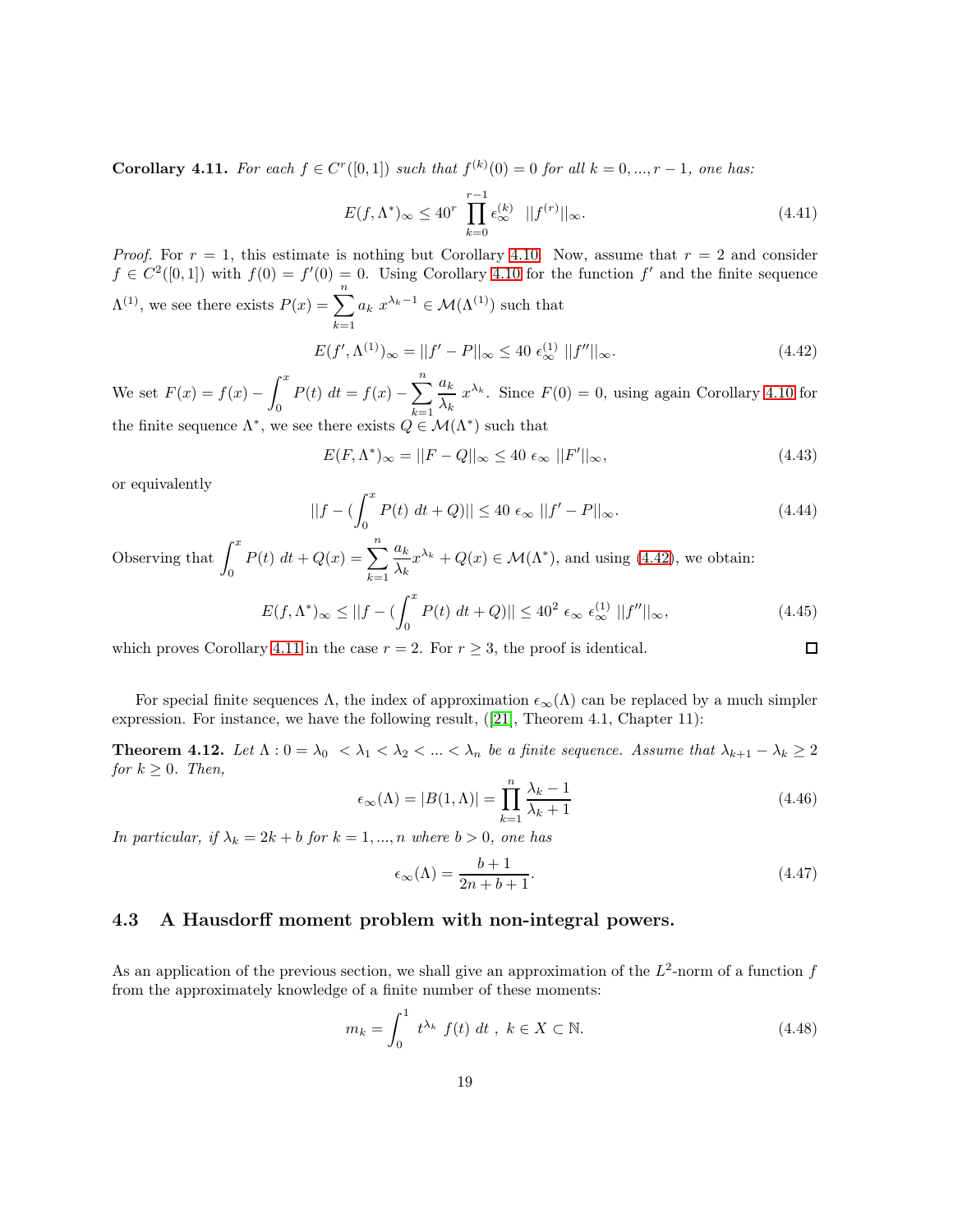Thanks to Theorem [4.8,](#page-16-4) if  $\Lambda_{\infty} = \{0 \leq \lambda_0 < \lambda_1 < ... < \lambda_n < ... \}, \lambda_n \to +\infty$  is a sequence of positive real numbers such that

$$
\sum_{k=1}^{+\infty} \frac{1}{\lambda_k} = \infty,\tag{4.49}
$$

the system  $\{x^{\lambda_0}, x^{\lambda_1}, ...\}$  is complete in  $L^2([0,1])$ . Thus, the knowledge of the complete sequence  $(m_k)_{k\geq 0}$ , uniquely determines the function f. But, in practice, one has available only a finite set  $m_0, ..., m_n$  of moments, and furthermore these moments are usually corrupted with noise. It is well-known that this problem is severely ill-posed, (see for instance [\[2\]](#page-26-10) and references therein, for further details).

Let us briefly explain the approach given in [\[2\]](#page-26-10). Using the Gram-Schmidt process, we define the polynomials  $(L_m(x))$  as  $L_0(x) = 1$ , and for  $m \geq 1$ ,

$$
L_m(x) = \sum_{j=0}^{m} C_{mj} x^{\lambda_j},
$$
\n(4.50)

where we have set

<span id="page-19-2"></span>
$$
C_{mj} = \sqrt{2\lambda_m + 1} \; \frac{\prod_{r=0}^{m-1} (\lambda_j + \lambda_r + 1)}{\prod_{r=0, r \neq j}^{m} (\lambda_j - \lambda_r)}.
$$
\n
$$
(4.51)
$$

The family  $(L_m(x))$  defines an orthonormal Hilbert basis of  $L^2([0,1])$ . For instance, if  $\lambda_k = k$ , the polynomials  $(L_m(x))$  are the Legendre polynomials, and in this case, the latter coefficients  $C_{mj}$  are given by:

<span id="page-19-1"></span>
$$
C_{mj}^0 := \sqrt{2m+1} \ (-1)^{m-j} \ \frac{(m+j)!}{(m-j)! \ j!^2} \tag{4.52}
$$

Note that, the generalized binomial theorem gives easily the upper bound:

<span id="page-19-3"></span>
$$
|C_{mj}^0| \le \sqrt{2m+1} \; 3^{m+j}.\tag{4.53}
$$

Now, let us consider the finite sequence

$$
\Lambda := \Lambda_n : 0 \le \lambda_0 < \lambda_1 < \ldots < \lambda_n. \tag{4.54}
$$

Assume that the  $(n+1)$  first moments of a function  $f \in L^2([0,1])$  are equal to zero up to noise, i.e there exists  $\epsilon > 0$  such that

<span id="page-19-0"></span>
$$
|\int_{0}^{1} f(t) \ t^{\lambda_k} \ dt| \le \epsilon \ , \ \forall k = 0, ..., n. \tag{4.55}
$$

We denote  $\pi_n(f)$  the orthogonal projection on on the subspace  $\mathcal{M}(\Lambda)$ :

$$
\pi_n(f) = \sum_{k=0}^n \langle f, L_k \rangle L_k. \tag{4.56}
$$

Thus, we deduce that:

$$
||\pi_n(f)||_2^2 = \sum_{k=0}^n |\langle f, \sum_{p=0}^k C_{kp} x^{\lambda_p} \rangle|^2
$$
  
 
$$
\leq \epsilon^2 \sum_{k=0}^n \left( \sum_{p=0}^k |C_{kp}| \right)^2,
$$
 (4.57)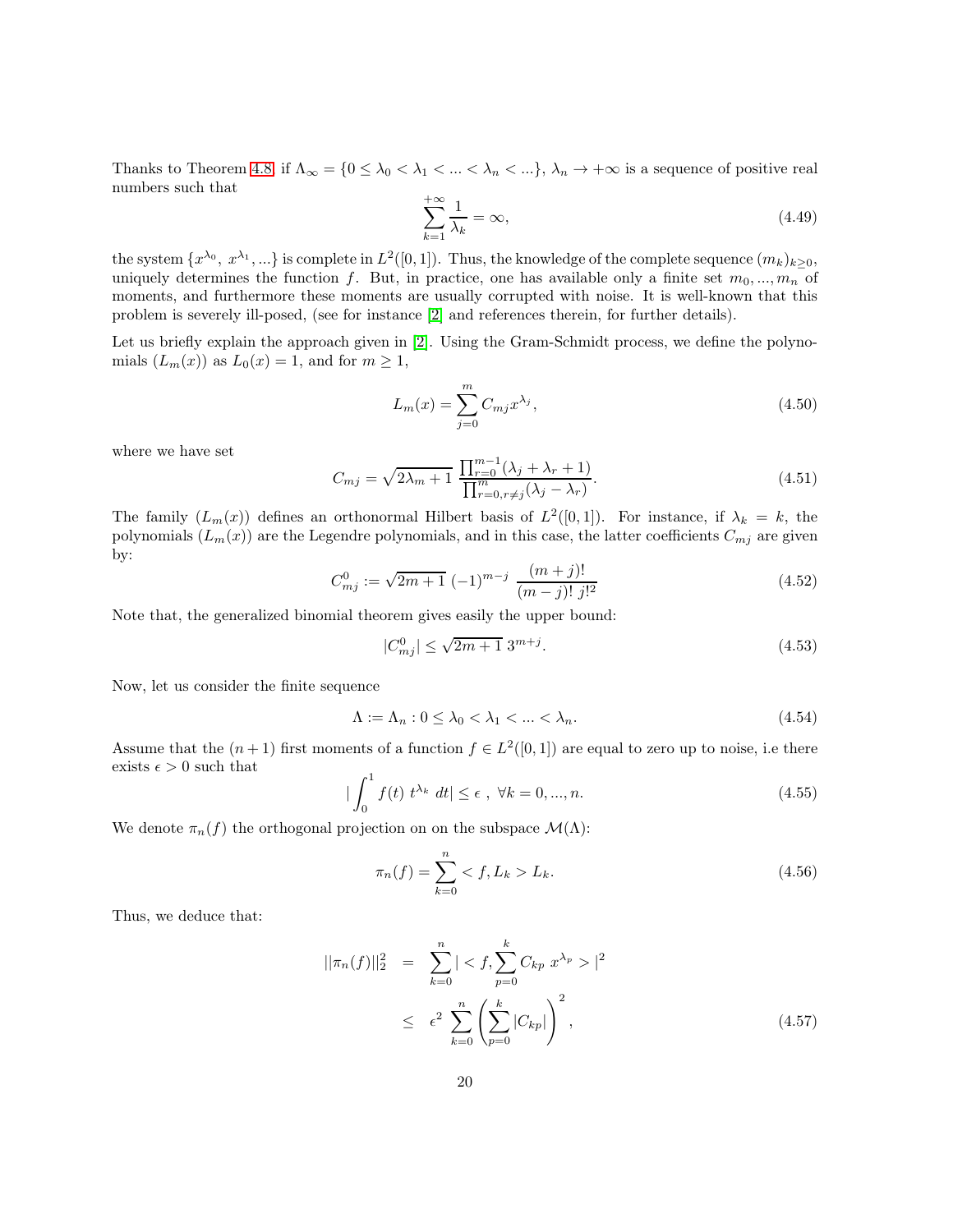thanks to our hypothesis on the moments [\(4.55\)](#page-19-0). So, we get immediately:

$$
||f||_2^2 = ||\pi_n(f)||_2^2 + ||f - \pi_n(f)||_2^2
$$
  
\n
$$
= ||\pi_n(f)||_2^2 + E(f, \Lambda)_2^2
$$
  
\n
$$
\leq \epsilon^2 \sum_{k=0}^n \left(\sum_{p=0}^k |C_{kp}|\right)^2 + E(f, \Lambda)_\infty^2
$$
  
\n
$$
\leq \epsilon^2 \sum_{k=0}^n \left(\sum_{p=0}^k |C_{kp}|\right)^2 + E(f, \Lambda^*)_\infty^2,
$$

where  $\Lambda^*: 0 < \lambda_1 < ... < \lambda_n$ . In particular, if  $f \in C^r([0,1]$  with  $f^{(k)}(0) = 0$  for  $k = 0, ..., r - 1$ , and if  $r - 1 < \lambda_1$ , we get using Corollary [4.11:](#page-18-2)

<span id="page-20-2"></span>
$$
||f||_2^2 \le \epsilon^2 \sum_{k=0}^n \left(\sum_{p=0}^k |C_{kp}|\right)^2 + \left(40^r \prod_{k=0}^{r-1} \epsilon_{\infty}^{(k)} ||f^{(r)}||_{\infty}\right)^2.
$$
 (4.58)

At this stage, it is important to make the following remark: on the one hand, the double sum appearing in the (RHS) of [\(4.58\)](#page-20-2) can be very large with respect to n. Indeed, in the case  $\lambda_k = k$ , the coefficients  $C_{k0}^0$ are equal to  $\sqrt{2k+1}$  thanks to [\(4.52\)](#page-19-1). On the other hand, if  $\lambda_k = 2k$ , Theorem [4.12](#page-18-3) suggests that the second term in the (RHS) of [\(4.58\)](#page-20-2) is equal to  $O(n^{-r})$ ,  $n \to +\infty$ . Thus, if we want to control reasonably (with respect to  $\epsilon$ ) the L<sup>2</sup>-norm of the function f, we have to choose a suitable  $n = n(\epsilon)$  in the equation [\(4.58\)](#page-20-2). Of course, this choice will depend heavily of the behaviour of the coefficients  $C_{kp}$ . This will be done in the next two sections where we separate the simpler case where the metric in regular, and the case where the metric is singular at  $r = 0$ .

#### <span id="page-20-1"></span><span id="page-20-0"></span>4.4 The regular case.

#### 4.4.1 Stability estimates for the potentials.

In this case, we recall that necessarily, the metric  $g_S = d\Omega^2$  and  $\kappa_k = k + \frac{d-2}{2}$ , (we order the Steklov spectrum without counting multiplicity). So, making the change of variables  $t = e^{-x}$  in [\(4.28\)](#page-16-5), we obtain:

$$
|\int_0^1 t^{2k+d-3} B[q_{\tilde{f}} - q_f](-\log t) dt| \le C_A \epsilon, \ \forall k \ge 0.
$$
 (4.59)

Thus, introducing  $\delta \in ]0,1[$ , we get:

$$
|\int_0^1 t^{\lambda_k} h(t) dt| \le C_A \epsilon, \ \forall k \ge 0,
$$
\n(4.60)

where we have set  $h(t) = t^{-\frac{\delta+1}{2}}B[q_{\tilde{f}} - q_f](-\log t)$  and  $\lambda_k = 2k + d - 3 + \frac{\delta+1}{2}$ . Note that

<span id="page-20-3"></span>
$$
||h||_{L^{2}(0,1)} = ||B[q_{\tilde{f}} - q_{f}]||_{\mathcal{H}_{\delta}}.
$$
\n(4.61)

Using Lemma [4.4,](#page-13-2) we see that  $h(t) \in C^{m-2}((0,1])$  and we have the following result: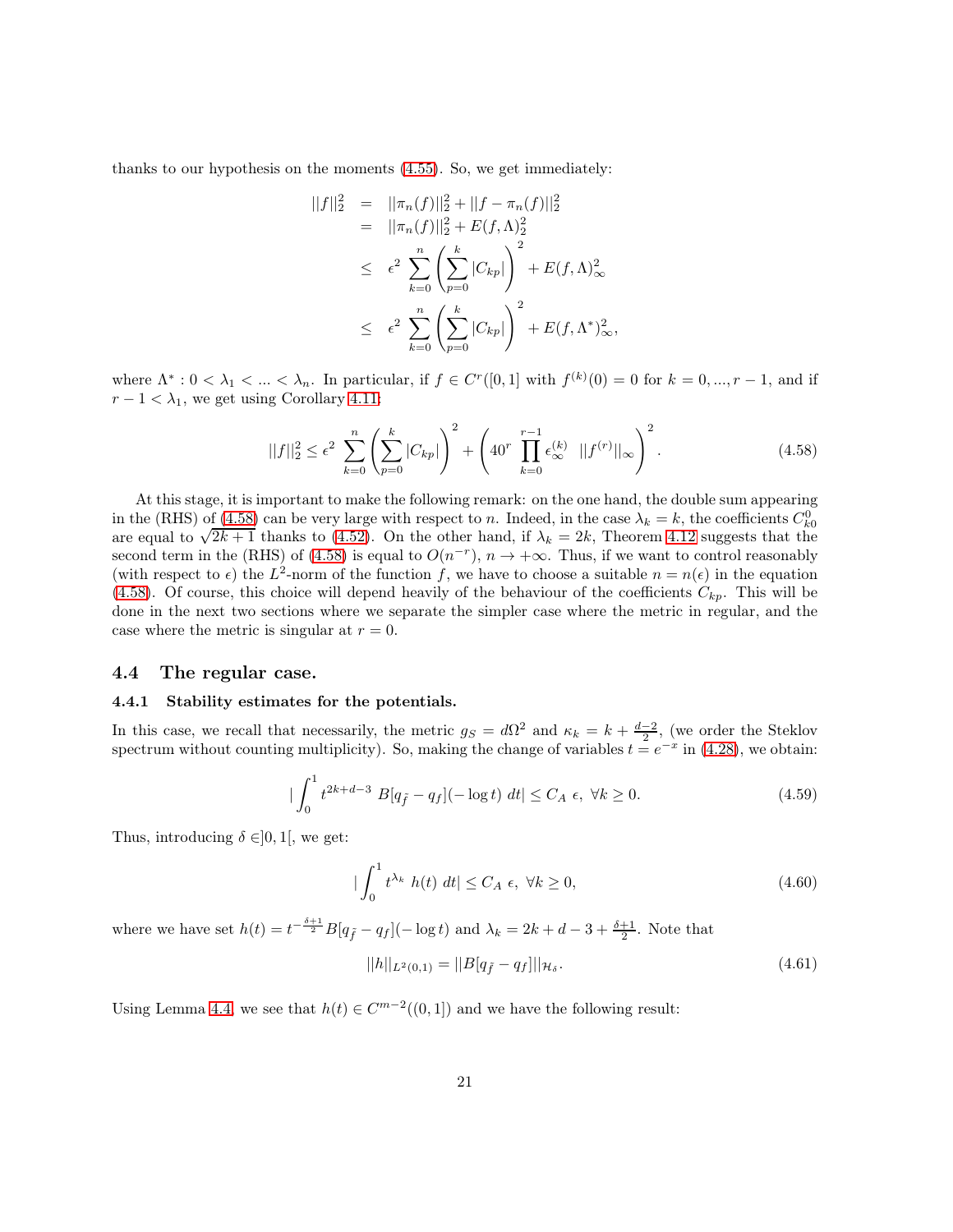**Lemma 4.13.** The function  $t \to h(t)$  extends in a  $C^{p-1}$ -differentiable function on [0, 1] with  $h^{(k)}(0) = 0$ for  $k = 0, ..., p - 1$ . Moreover, there exists a constant  $C_A > 0$  such that, for all  $k \leq p - 1$ ,

<span id="page-21-2"></span>
$$
||h^{(k)}||_{\infty} \le C_A. \tag{4.62}
$$

*Proof.* We only sketch the proof since the arguments are straightforward. Recalling that  $B = Id + C$ , we write :

$$
h(t) = t^{-\frac{\delta+1}{2}} [q_{\tilde{f}} - q_f](-\log t) + t^{-\frac{\delta+1}{2}} C[q_{\tilde{f}} - q_f](-\log t)
$$
  
 :=  $h_1(t) + h_2(t)$ .

First, let us estimate the derivatives of  $h_1(t)$ . Setting  $Q(x) := [q_f - q_f](x)$ , we deduce immediately from [\(1.21\)](#page-5-1) that:

$$
|Q^{(k)}(x)| \le C_A e^{-px}, \forall x \ge 0, \ \forall k = 0, ..., m - 2.
$$
 (4.63)

Then, we get easily:

<span id="page-21-0"></span>
$$
|h_1^{(k)}(t)| \le C_A \ t^{p-k - \frac{\delta + 1}{2}}, \ \forall k = 0, ..., m - 2, \ \forall t \in ]0, 1]. \tag{4.64}
$$

In the same way, using again Lemma [4.4,](#page-13-2) a tedious calculation shows that for all  $\alpha < p$ , there exists a constant  $C_{A,\alpha} > 0$  such that

<span id="page-21-1"></span>
$$
|h_2^{(k)}(t)| \le C_{A,\alpha} t^{\alpha - k - \frac{\delta + 1}{2}}, \quad \forall k = 0, ..., m - 2.
$$
 (4.65)

Then, it follows from [\(4.64\)](#page-21-0) and [\(4.65\)](#page-21-1) that the estimate [\(4.62\)](#page-21-2) is satisfied. Moreover, for all  $k = 0, ..., p-1$ , we see that  $h^{(k)}(t) \to 0$  as  $t \to 0$ . This concludes the proof. we see that  $h^{(k)}(t) \to 0$  as  $t \to 0$ . This concludes the proof.

Now, let us estimate the Müntz coefficients  $C_{mj}$  associated with  $\lambda_k = 2k + d - 3 + \frac{\delta+1}{2}$ . To simplify the notation we set  $b = d - 3 + \frac{\delta + 1}{2}$ . Using [\(4.51\)](#page-19-2), we get:

$$
C_{mj} = \sqrt{4m + 2b + 1} \; \frac{\prod_{r=0}^{m-1} (2j + 2r + 4b + 1)}{\prod_{r=0, r \neq j}^{m} (2j - 2r)}.
$$
\n(4.66)

Setting  $M = \max(2, 4b + 1)$ , we get easily:

$$
|C_{mj}| \le \sqrt{4m + \frac{M+1}{2}} \left(\frac{M}{2}\right)^m \left|\frac{\prod_{r=0}^{m-1} (j+r+1)}{\prod_{r=0, r\ne j}^{m} (j-r)}\right|,
$$
\n(4.67)

or equivalently

$$
|C_{mj}| \le \sqrt{\frac{4m + \frac{M+1}{2}}{2m+1}} \left(\frac{M}{2}\right)^m |C_{mj}^0|.
$$
 (4.68)

Thus, there exists a universal constant  $B > 0$  such that

<span id="page-21-3"></span>
$$
|C_{mj}| \le B \left(\frac{M}{2}\right)^m |C_{mj}^0|. \tag{4.69}
$$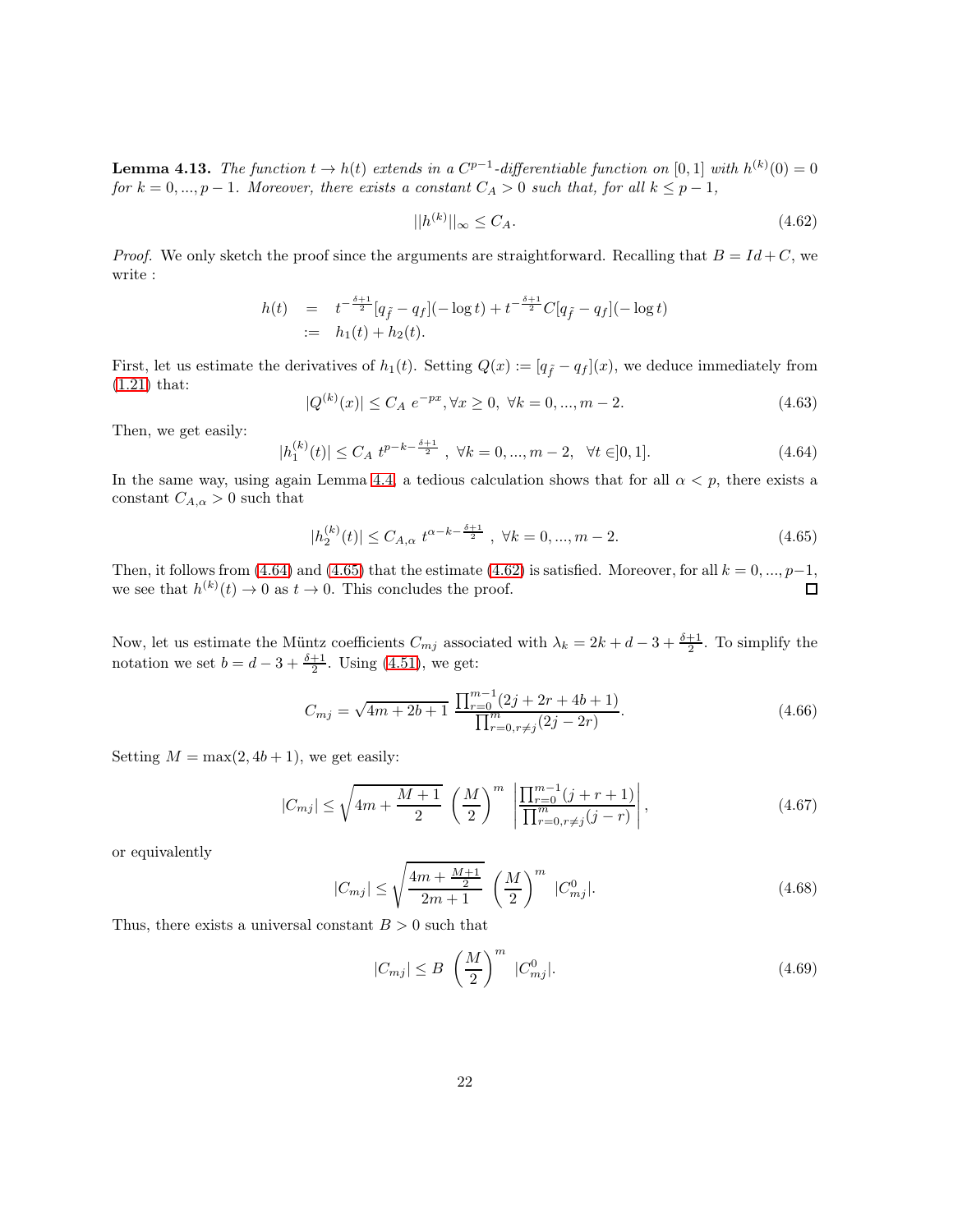Thanks to [\(4.69\)](#page-21-3), we can estimate the  $L^2$ -norm of the ortogonal projection  $\pi_n(h)$  on the subspace  $\mathcal{M}(\Lambda)$ where  $\Lambda = \Lambda_n : 0 < \lambda_0 < \lambda_1 < \ldots < \lambda_n$ , where  $\lambda_k = 2k + d - 3 + \frac{\delta + 1}{2}$ :

$$
||\pi_n(h)||_2^2 \leq \epsilon^2 \sum_{k=0}^n \left(\sum_{p=0}^k |C_{kp}|\right)^2
$$
  

$$
\leq \epsilon^2 \sum_{k=0}^n \left(\sum_{p=0}^k \left(\frac{M}{2}\right)^k |C_{kp}^0|\right)^2
$$
  

$$
\leq B^2 \epsilon^2 \sum_{k=0}^n \left(\frac{M}{2}\right)^k \left(\sum_{p=0}^k |C_{kp}^0|\right)^2.
$$

Using [\(4.53\)](#page-19-3), we see that

$$
\sum_{p=0}^{k} |C_{kp}^{0}| \le \sqrt{2k+1} \sum_{p=0}^{k} 3^{k+p} \le \frac{3}{2} \sqrt{2k+1} \ 3^{2k}.
$$
 (4.70)

We deduce that

$$
\sum_{k=0}^{n} \left(\frac{M}{2}\right)^{k} \left(\sum_{p=0}^{k} |C_{kp}^{0}|\right)^{2} \leq \frac{9}{4} \sum_{k=0}^{n} \left(\frac{M}{2}\right)^{2k} (2k+1)3^{4k}
$$
  

$$
\leq \frac{9}{4} (2n+1) \sum_{k=0}^{n} \left(\frac{9M}{2}\right)^{2k}
$$
  

$$
\leq \frac{9}{4} (2n+1) \frac{\left(\frac{9M}{2}\right)^{2n+2}}{\left(\frac{9M}{2}\right)^{2}-1} := g(n)^{2},
$$

where  $g : [0, +\infty[$  is the strictly increasing function defined for  $t \in [0, +\infty[$  as

$$
g(t) = \frac{3}{2} \frac{1}{\sqrt{\left(\frac{9M}{2}\right)^2 - 1}} \sqrt{2t + 1} \left(\frac{9M}{2}\right)^{t+1}.
$$
 (4.71)

At this stage, we have obtained

<span id="page-22-0"></span>
$$
||\Pi_n h||_2^2 \le B^2 \epsilon^2 \ g(n)^2. \tag{4.72}
$$

Now, let us choose a suitable integer n to control properly the norm of the projection  $||\pi_n h||_2^2$ . We set  $n(\epsilon) := E \frac{(g^{-1})}{4}$  $\frac{1}{\sqrt{\epsilon}}$ )). Clearly, since g is an increasing function, one has  $g(n(\epsilon)) \leq \frac{1}{\sqrt{\epsilon}}$ , and thanks to [\(4.72\)](#page-22-0) we get immediately:

<span id="page-22-1"></span>
$$
||\pi_{n(\epsilon)}h||_2^2 \le B^2 \epsilon. \tag{4.73}
$$

It remains to estimate  $||h - \pi_{n(\epsilon)}h||_2 = E(h, \Lambda_{n(\epsilon)})_2$ . First, let us introduce for  $\epsilon$  small enough,

$$
\tilde{\Lambda}_{n(\epsilon)} : \lambda_{k_0} < \lambda_{k_0+1} < \ldots < \lambda_{n(\epsilon)},\tag{4.74}
$$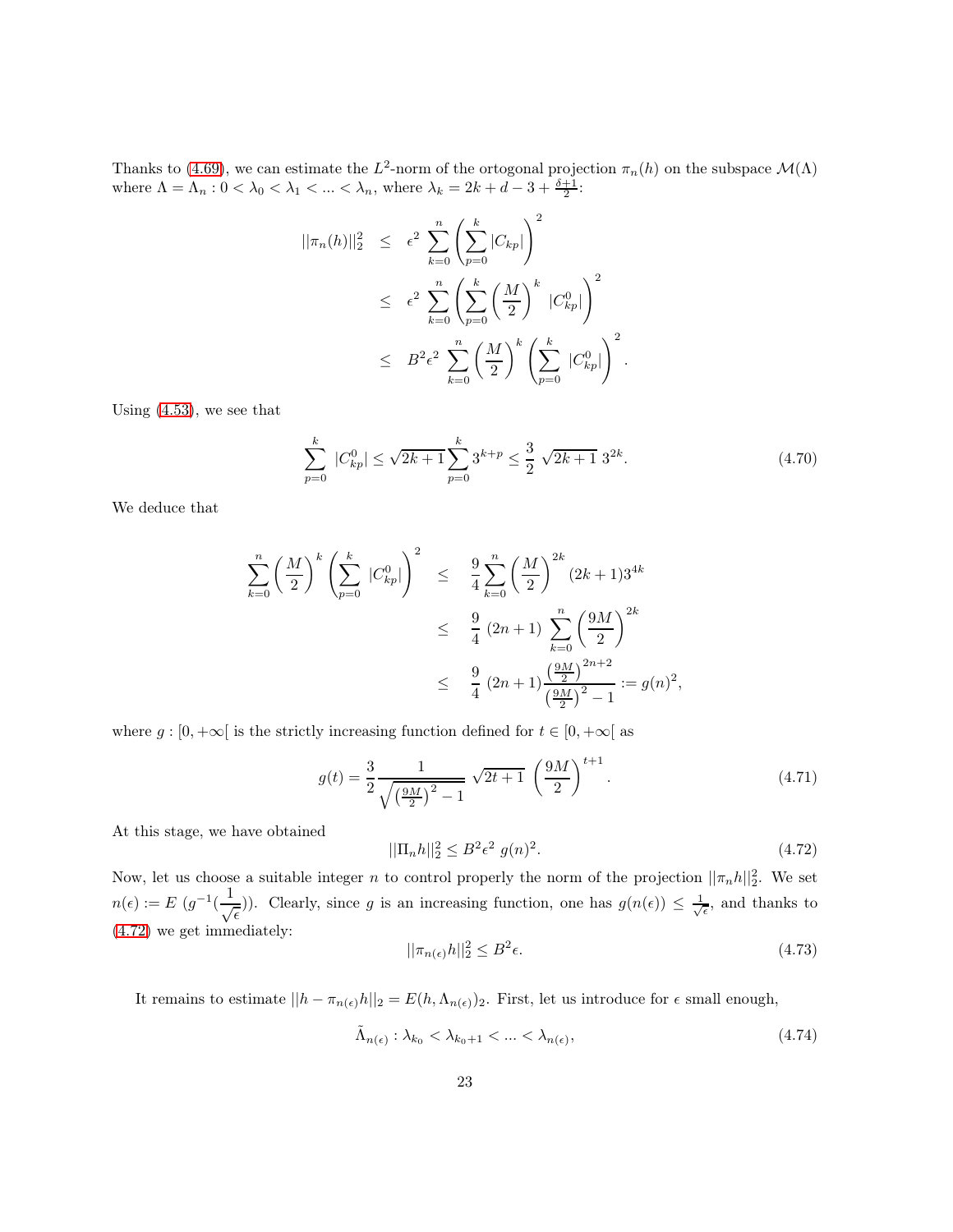where  $\lambda_{k_0} > p-2$ . Obviously,  $E(h, \Lambda_{n(\epsilon)})_2 \leq E(h, \tilde{\Lambda}_{n(\epsilon)})_2 \leq E(h, \tilde{\Lambda}_{n(\epsilon)})_0$ . So using Corollary [4.11](#page-18-2) with  $r = p - 1$ , we obtain:

$$
E(h, \tilde{\Lambda}_{n(\epsilon)})_{\infty} \le 40^{p-1} \prod_{k=0}^{p-2} \epsilon_{\infty}^{(k)} \quad ||h^{(p-1)}||_{\infty}, \tag{4.75}
$$

where  $\epsilon_{\infty}^{(k)} = \epsilon_{\infty}(\tilde{\Lambda}_{n(\epsilon}^{(k)}))$  $\binom{k}{n(\epsilon)}$ . Since  $\lambda_{j+1}^{(k)} - \lambda_j^{(k)} = 2$ , we can use Theorem [4.12,](#page-18-3) and thanks to [\(4.62\)](#page-21-2), we get easily:

$$
E(h, \tilde{\Lambda}_{n(\epsilon)})_{\infty} \le C_A \left(\frac{1}{n(\epsilon)}\right)^{p-1}.
$$
\n(4.76)

Now, a straightforward calculation shows that

$$
n(\epsilon) \sim C \log(\frac{1}{\epsilon}), \ \epsilon \to 0,
$$
\n(4.77)

for a suitable constant  $C > 0$ . Thus, we have proved

<span id="page-23-1"></span>
$$
E(h, \tilde{\Lambda}_{n(\epsilon)})_{\infty} \le C_A \left(\frac{1}{\log(\frac{1}{\epsilon})}\right)^{p-1}.
$$
\n(4.78)

As a conclusion, thanks to [\(4.61\)](#page-20-3), [\(4.73\)](#page-22-1) and [\(4.78\)](#page-23-1), we have obtained for  $\epsilon$  small enough:

$$
||B[q_{\tilde{f}} - q_f]||_{\mathcal{H}_\delta} \le C_A \left(\frac{1}{\log(\frac{1}{\epsilon})}\right)^{p-1}.
$$
\n(4.79)

By Proposition [4.6,](#page-14-2)  $B: \mathcal{H}_{\delta} \to \mathcal{H}_{\delta}$  is an isomorphism and  $||B^{-1}|| \leq C_A$ , then we get a stability estimate between the two potentials  $q_f$  and  $q_f$  for the topology of  $\mathcal{H}_\delta$ :

<span id="page-23-2"></span>
$$
||q_{\tilde{f}} - q_f||_{\mathcal{H}_\delta} \le C_A \left(\frac{1}{\log(\frac{1}{\epsilon})}\right)^{p-1}.
$$
\n(4.80)

#### <span id="page-23-0"></span>4.4.2 Stability estimates for the warping functions.

First, let us prove a stability estimate for the warping functions  $\tilde{f}$  and f in the variable  $x \in (0, +\infty)$ . In order to simplify the notation, we set  $F = f^{d-2}$ ,  $\tilde{F} = \tilde{f}^{d-2}$ . We we write:

$$
\begin{array}{rcl}\n(\tilde{F}'F - F'\tilde{F})'(y) & = & F\tilde{F}\ (q_{\tilde{f}} - q_f)(y) \\
& \leq & C_A \ e^{-(d-2)y} \ |(q_{\tilde{f}} - q_f)(y)|,\n\end{array}
$$

since for instance,  $f(y) = c(e^{-y})e^{-\frac{y}{2}}$  and  $c \in C(A)$ . Integrating this last inequality on the interval  $(x, \infty)$ , and setting  $G = \tilde{F}'\tilde{F} - F'\tilde{F}$ , we get:

$$
|G(x)| \leq C_A e^{-(d-2)x} \int_x^{+\infty} |(q_{\tilde{f}} - q_f)(y)| dy
$$
  
\n
$$
\leq C_A e^{-(d-2)x} \int_x^{+\infty} e^{-\frac{\delta}{2}y} e^{\frac{\delta}{2}y} |(q_{\tilde{f}} - q_f)(y)| dy
$$
  
\n
$$
\leq C_A e^{-(d-2+\frac{\delta}{2})x} ||q_{\tilde{f}} - q_f||_{\mathcal{H}_{\delta}}
$$
  
\n
$$
\leq C_A e^{-(d-2+\frac{\delta}{2})x} \left(\frac{1}{\log(\frac{1}{\epsilon})}\right)^{p-1},
$$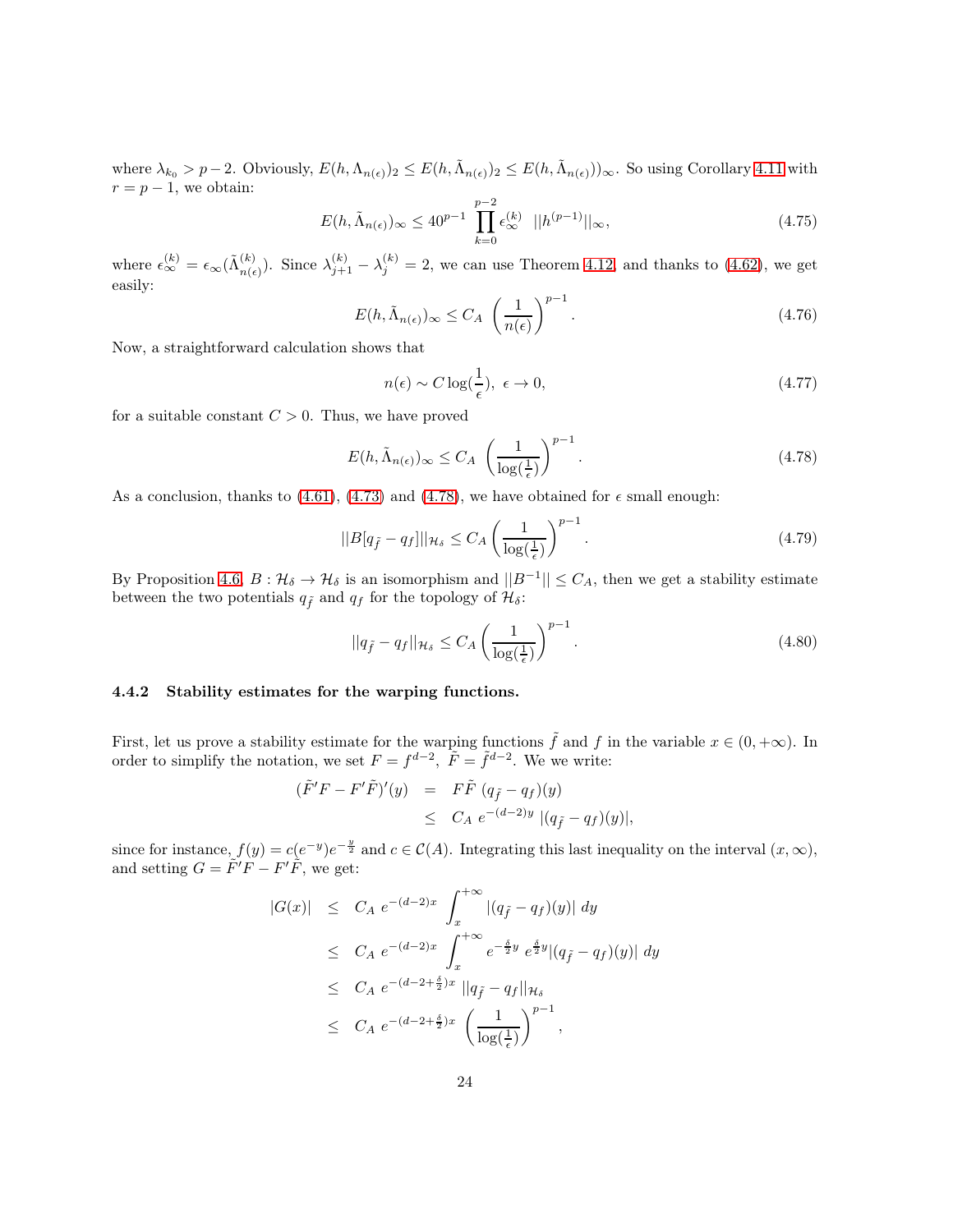where we have used [\(4.80\)](#page-23-2) and the Cauchy-Schwarz inequality. Writing  $\left(\frac{\tilde{F}}{F}\right)' = \frac{G}{F^2}$ , and since  $c \in \mathcal{C}(A)$ , we deduce from (4.81) that

$$
\left(\frac{\tilde{F}}{F}\right)'(y) \leq C_A e^{(d-2)y} e^{-(d-2+\frac{\delta}{2})y} \left(\frac{1}{\log(\frac{1}{\epsilon})}\right)^{p-1}
$$
  

$$
\leq C_A e^{-\frac{\delta}{2}y} \left(\frac{1}{\log(\frac{1}{\epsilon})}\right)^{p-1}.
$$

We integrate again this equality on  $(x, \infty)$  and we get:

$$
|1 - \frac{\tilde{F}}{F}(x)| \le C_A e^{-\frac{\delta}{2}x} \left(\frac{1}{\log(\frac{1}{\epsilon})}\right)^{p-1}
$$
\n(4.81)

Then, we deduce easily that, for all  $x \geq 0$ ,

$$
|\tilde{f}(x) - f(x)| \le C_A \ e^{-\frac{\delta + 1}{2}x} \left(\frac{1}{\log(\frac{1}{\epsilon})}\right)^{p-1}.
$$
 (4.82)

As a consequence, in the variable  $r = e^{-x} \in (0, 1]$ , we get:

$$
|\tilde{c}(r) - c(r)| \le C_A r^{\frac{\delta}{2}} \left(\frac{1}{\log(\frac{1}{\epsilon})}\right)^{p-1},\tag{4.83}
$$

and the proof of Theorem [1.5](#page-5-0) is now complete.

#### <span id="page-24-0"></span>4.5 The singular case.

We only sketch the proof since it is very similar to the previous one in the regular case. The real difference lies in the fact that we have no explicit formula for the angular eigenvalues  $\kappa_k$ , and thus we have to use the Weyl asymptotics [\(1.13\)](#page-3-0). First, let us consider the sub-sequence  $\nu_k = \kappa_{k^{d-1}}$ . Thanks to Lemma [4.7,](#page-16-6) we get:

$$
\left| \int_0^{+\infty} e^{-2\nu_k x} B[q_{\tilde{f}} - q_f](x) \, dx \right| \le C_A \epsilon \,, \, \forall k \ge 0. \tag{4.84}
$$

Thus, making the change of variables  $t = e^{-x}$ , we obtain immediately:

<span id="page-24-1"></span>
$$
\left| \int_0^1 t^{2\nu_k - 1} B[q_{\tilde{f}} - q_f](-\log t) dt \right| \le C_A \epsilon, \ \forall k \ge 0. \tag{4.85}
$$

Now, let us choose  $\alpha \in ]\frac{1}{2},\frac{3}{2}[$  and let N be an integer large enough which we shall specify below. We deduce easily from [\(4.85\)](#page-24-1) that:

$$
\left| \int_{0}^{1} t^{\lambda_{k}} h(t) dt \right| \leq C_{A} \epsilon, \ \forall k \geq 0,
$$
\n(4.86)

where we have set  $h(t) = t^{-\alpha}B[q_{\tilde{f}} - q_f](-\log t)$  and  $\lambda_k = 2\nu_{Nk} + \alpha - 1$ . Note that  $||h||_{L^2(0,1)} =$  $||B[q_{\tilde{f}} - q_f]||_{\mathcal{H}_{\delta}}$  with  $\delta = (2\alpha - 1) \in (0, 1].$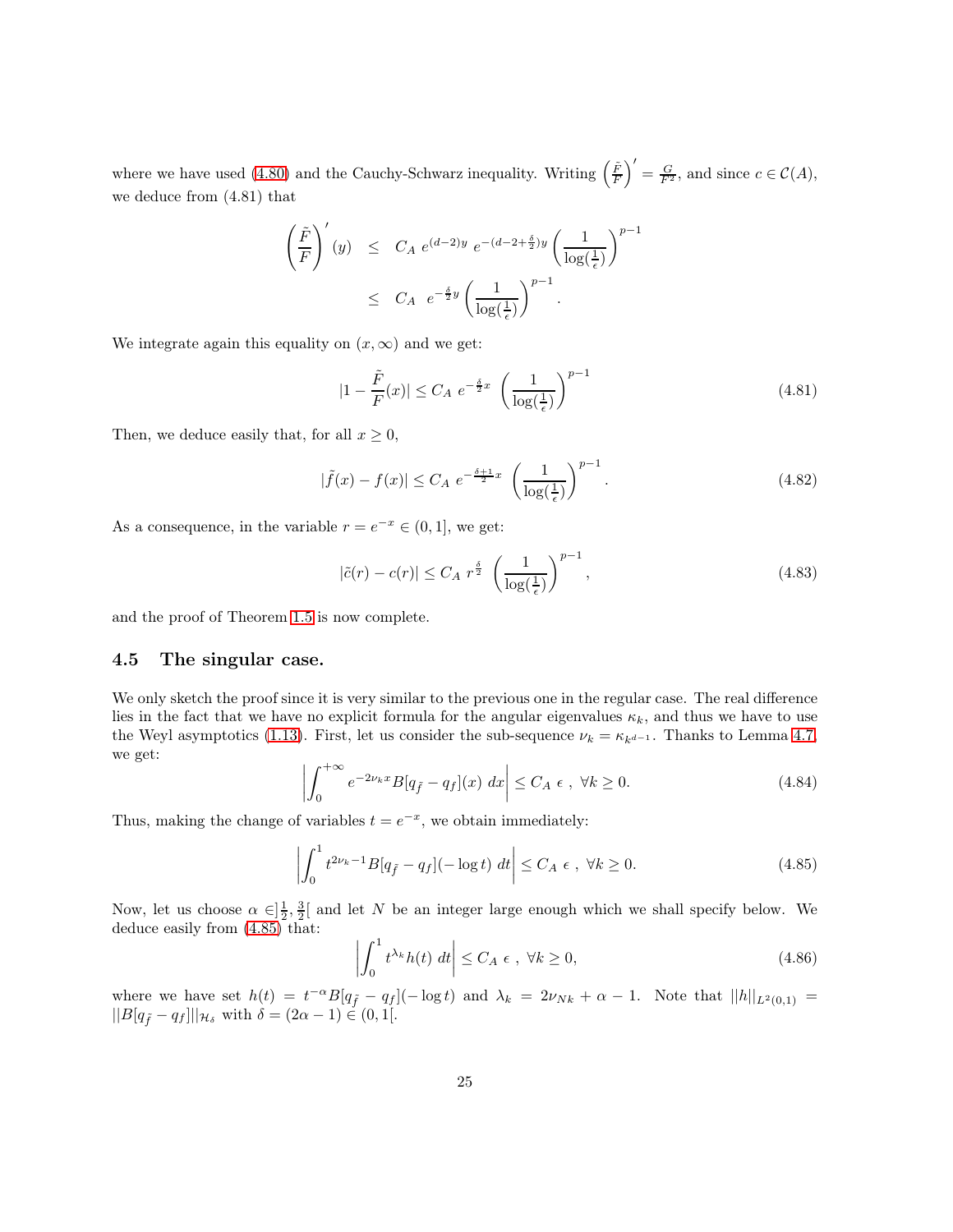First, let us verify that we are in the separate case in the framework of the Müntz-Jackson approximation, i.e  $\lambda_{k+1} - \lambda_k \geq 2$ . It follows from the Weyl's law [\(1.13\)](#page-3-0) that there exists  $C \geq 1$  such that:

$$
|\nu_k - c_{d-1}k| \le C, \quad \forall k \ge 0. \tag{4.87}
$$

Now, let us fix an integer N large enough such that  $B := c_{d-1}N > 3C$ . One deduces that

$$
\lambda_{k+1} - \lambda_k = 2[\nu_{(k+1)N} - \nu_{kN}]
$$
  
\n
$$
\geq 2[(B(k+1) - C) - (Bk + C)]
$$
  
\n
$$
\geq 2B - 4C \geq 2C \geq 2.
$$

Second, let us estimate the index of approximation  $\epsilon_{\infty}(\Lambda)$ . We recall that

$$
\epsilon_{\infty}(\Lambda) = \prod_{k=1}^{n} \frac{\lambda_k - 1}{\lambda_k + 1} = \prod_{k=1}^{n} \left( 1 - \frac{2}{\lambda_k + 1} \right). \tag{4.88}
$$

Since  $\lambda_k > 1$ , we easily get:

$$
\log \epsilon_{\infty}(\Lambda) = \sum_{k=1}^{n} \log (1 - \frac{2}{\lambda_k + 1})
$$
  
\n
$$
\leq -2 \sum_{k=1}^{n} \frac{1}{\lambda_k + 1}
$$
  
\n
$$
\leq -2 \sum_{k=1}^{n} \frac{1}{2(Bk + C) + \alpha}.
$$

Then, we deduce the following estimate :

$$
\epsilon_{\infty}(\Lambda) = O\left(\frac{1}{n^{\frac{1}{B}}}\right). \tag{4.89}
$$

Finally, we have to estimate the Müntz coefficients  $C_{mj}$  associated with our sequence  $\lambda_k$  as in the previous section in the regular case. We recall that

$$
C_{mj} = \sqrt{2\lambda_m + 1} \frac{\prod_{r=0}^{m-1} (\lambda_j + \lambda_r + 1)}{\prod_{r=0, r \neq j}^{m} (\lambda_j - \lambda_r)}.
$$
\n(4.90)

Clearly, for  $j > r$  (for instance), one has  $\lambda_j - \lambda_r = 2(\nu_{kN} - \nu_{jN}) \ge 2[B(j - r) - 2C]$ . Thus, choosing  $b \in (0, B - 2C]$ , we get immediately  $\lambda_j - \lambda_r \ge b(j - r)$ . We deduce that:

$$
|\prod_{r=0, r\neq j}^{m} (\lambda_j - \lambda_r)| \geq (2b)^m \prod_{r=0, r\neq j}^{m} |j-r|
$$
\n(4.91)

In the same way, one has:

$$
|\lambda_j + \lambda_r| = |\nu_{kj} + \nu_{kr} + 2\alpha - 1|
$$
  
\n
$$
\geq |B(j+r) + 2C + 2\alpha - 1|
$$
  
\n
$$
\geq M |j+r+1|,
$$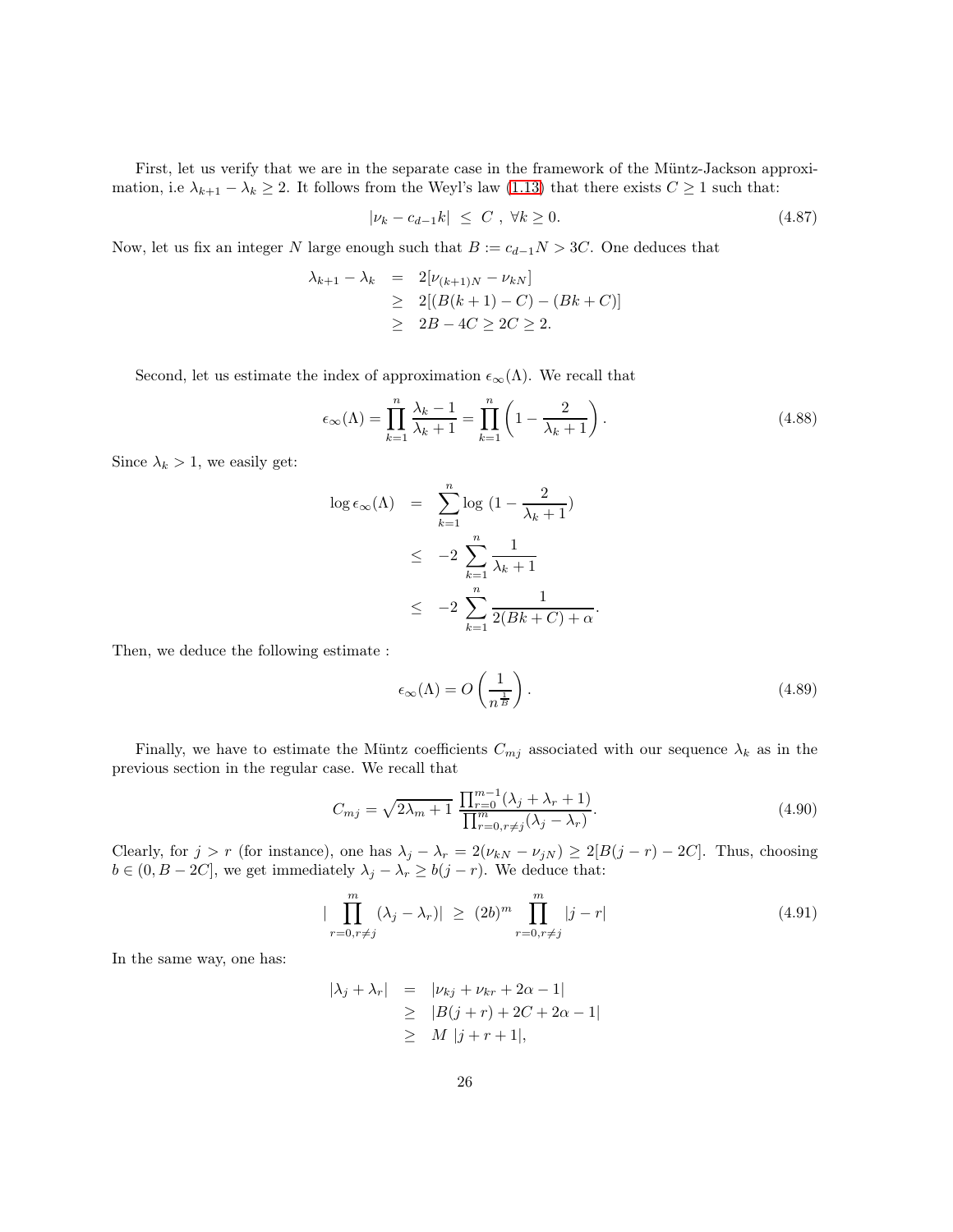where  $M = max\{B, 2C + 2\alpha - 1\}$ . It follows there exists  $D > 0$  such that

$$
|C_{mj}| \le D \left(\frac{M}{2b}\right)^m |C_{mj}^0|. \tag{4.92}
$$

Now, following exactly the same approach as in the regular case, and taking  $\theta = \frac{1}{B} \in (0, 1]$ , we get Theorem [1.6.](#page-6-1) The details are left to the reader.

# <span id="page-26-0"></span>References

- [1] Alessandrini G., Stable determination of conductivity by boundary measurements, Appl. Anal. 27 (1988), 153-172.
- <span id="page-26-10"></span>[2] Ang D. D. , Gorenflo R., Le V. K., Trong D. D., Moment theory and some inverse problems in potential theory and heat conduction, Lecture Notes in Mathematics, 1792, (2002).
- <span id="page-26-9"></span><span id="page-26-5"></span>[3] Bennewitz C., A proof of the local Borg-Marchenko Theorem, Comm. Math. Phys. 211, (2001), 131-132.
- <span id="page-26-8"></span>[4] Berezin A., Shubin M.A., The Schrödinger equation, Kluwer, Dordrecht, (1991)
- [5] Boas R.P., Entire Functions, Academic Press, (1954).
- [6] Borg G., Eine Umkehrung der Sturm-Liouvilleschen Eigenwertaufgabe, Bestimmung der Differentialgleichung durch die Eigenwerte Acta. Math. 78, (1946), 1 - 96.
- [7] Borg G., Uniqueness theorems in the spectral theory of  $y'' + qy = 0$ , Den 11te Skandinaviske Matematikerkongress, Trondheim 1949, (Proceedings), (1952), 276 - 287.
- <span id="page-26-4"></span>[8] Danielyan A. A., Levitan B. M., Asymptotic behavior of the Weyl-titchmarsh m-function, Math USSR Izv 36, (1991), 487-496.
- <span id="page-26-1"></span>[9] Daudé T., Kamran N., Nicoleau F., Non uniqueness results in the anisotropic Calderón problem with Dirichlet and Neumann data measured on disjoint sets, to appear in Annales de l'Institut Fourier, 49 pages, (2019).
- <span id="page-26-2"></span>[10] Daudé T., Kamran N., Nicoleau F.,On the hidden mechanism behind non-uniqueness for the anisotropic Calderón problem with data on disjoint sets, (2017), (preprint arXiv: 1701.09056).
- <span id="page-26-3"></span>[11] Daudé T., Kamran N., Nicoleau F., The anisotropic Calderón problem for singular metric of warped product type : the borderline between uniqueness and invisibility,  $(2018)$ , [arXiv:1805.05627.](http://arxiv.org/abs/1805.05627)
- <span id="page-26-6"></span>[12] Duffin R. J., Schaeffer A. C., Power series with bounded coefficients, Amer. J. Math. 67 (1945), 141-154.
- [13] Eckhardt J., Teschl G., Uniqueness results for Schrödinger operators on the line with purely discrete spectra, Trans. Amer. Math. Soc. 365, (2013), 3923-3942.
- <span id="page-26-7"></span>[14] Gesztesy F., Simon B., A new approach of inverse spectral theory, II. General potentials and the connection to the spectral measure, Annals of mathematics  $152$ ,  $(2000)$ , 593-643.